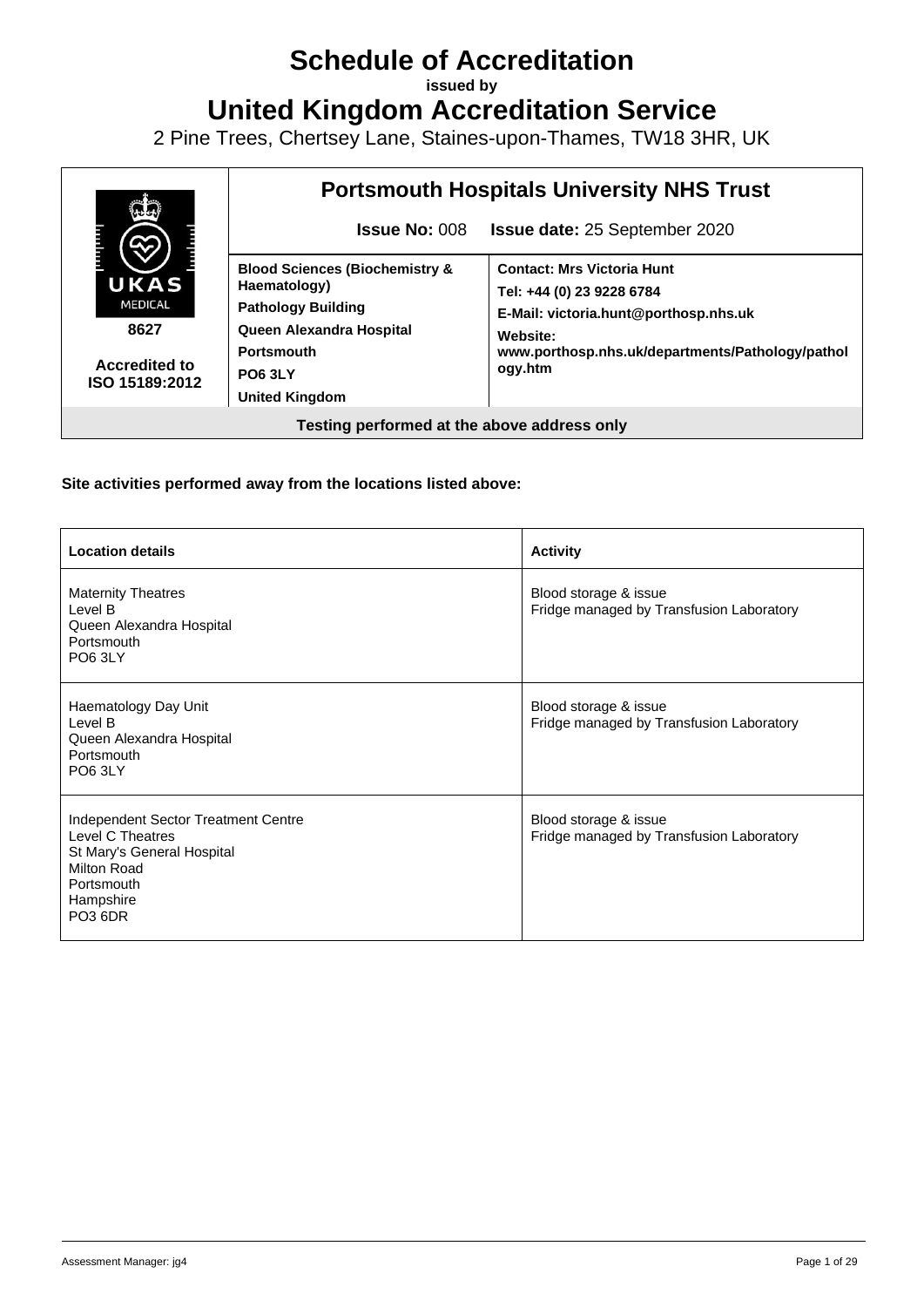

#### **Schedule of Accreditation issued by United Kingdom Accreditation Service**

2 Pine Trees, Chertsey Lane, Staines -upon -Thames, TW18 3HR, UK

### **Portsmouth Hospitals University NHS Trust**

**Issue No:** 008 **Issue date:** 25 September 2020

**Testing performed at main address only**

#### Materials/Products tested Type of test/Properties measured/Range of measurement Standard specifications/ Equipment/Techniques used HUMAN BODY FLUIDS Blood Transfusion examinations to assist in clinical investigations Procedures documented in manufacturer's equipment manuals in conjunction with documented inhouse procedures by the following methods: EDTA Whole Blood **ABO** / D Blood Group by detection and identification of antigens: A Rh D Positive AB Rh D Positive B Rh D Positive O Rh D Positive A Rh Negative AB Rh D Negative B Rh D Negative O Rh D Negative Automated using Ortho Vision analyser (Column Agglutination Technology) LPR-BSL-T-VisionSOP EDTA Whole Blood <br>ABO / D Blood Group by detection and identification of antigens: A Rh D Positive AB Rh D Positive B Rh D Positive O Rh D Positive A Rh Negative AB Rh D Negative B RhD Negative O Rh D Negative Manual using Diamed (BioRad) or Ortho Column Agglutination **Technology** LPR-BSL-T-ManualTests EDTA Plasma Antibody Screen by detection of antibodies to: Rh - C, c, D, E, e, f, Cw Kell - K, k, Kpa, Kpb, Jsb Duffy - Fya, Fyb MNSs - M, N, S, s Kidd - Jka, JKb Lutheran – Lua, Lub Lewis - Lea, Leb Auto-antibodies Automated using Ortho Vision analyser (Column Agglutination Technology) LPR-BSL-T-VisionSOP

#### DETAIL OF ACCREDITATION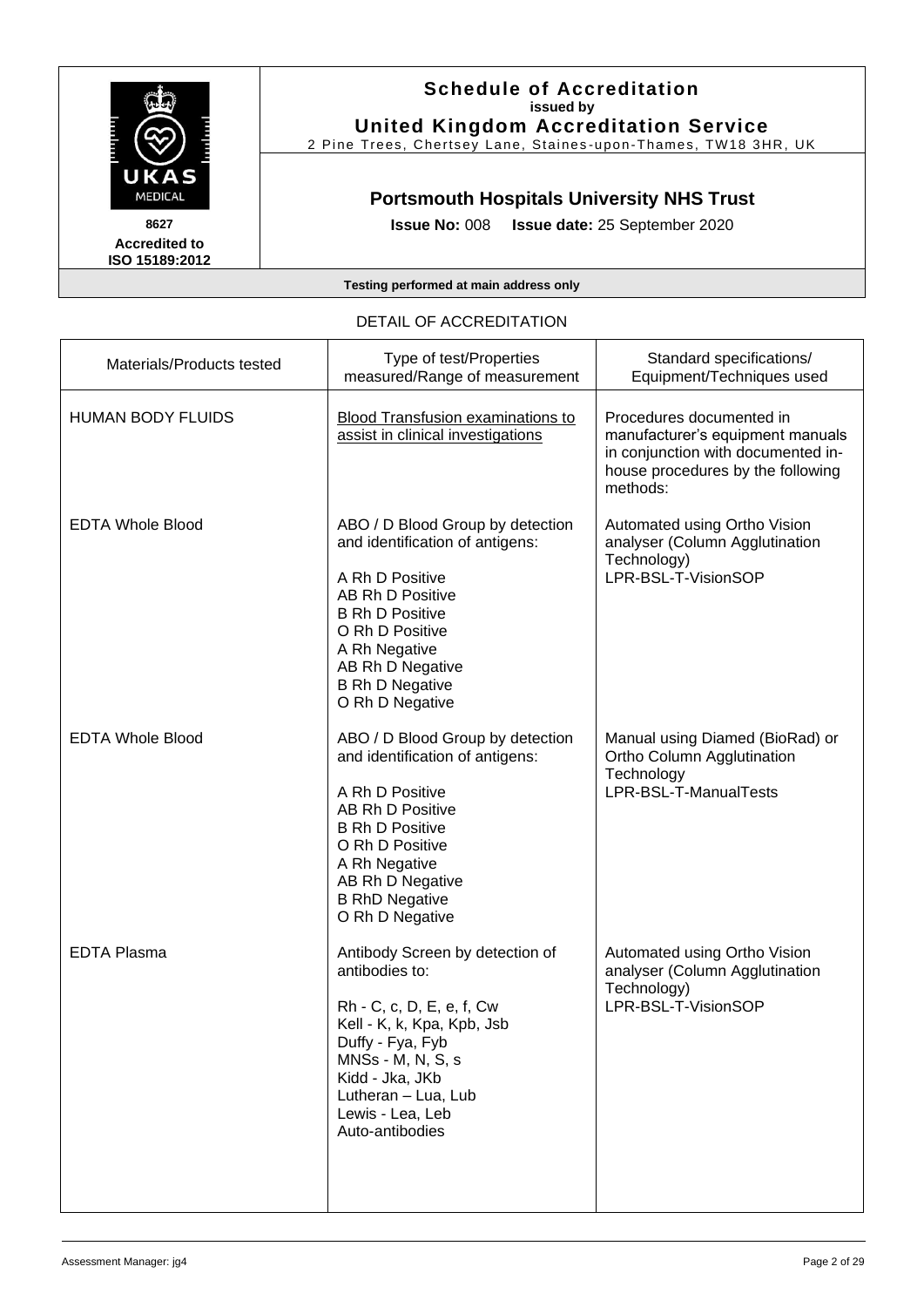

#### **Schedule of Accreditation issued by United Kingdom Accreditation Service**

2 Pine Trees, Chertsey Lane, Staines-upon-Thames, TW18 3HR, UK

## **Portsmouth Hospitals University NHS Trust**

**Issue No:** 008 **Issue date:** 25 September 2020

| Materials/Products tested  | Type of test/Properties<br>measured/Range of measurement                                                                                                                                                                                           | Standard specifications/<br>Equipment/Techniques used                                                                                               |
|----------------------------|----------------------------------------------------------------------------------------------------------------------------------------------------------------------------------------------------------------------------------------------------|-----------------------------------------------------------------------------------------------------------------------------------------------------|
| HUMAN BODY FLUIDS (cont'd) | <b>Blood Transfusion examinations to</b><br>assist in clinical investigations<br>(cont'd)                                                                                                                                                          | Procedures documented in<br>manufacturer's equipment manuals<br>in conjunction with documented in-<br>house procedures by the following<br>methods: |
| <b>EDTA Plasma</b>         | Antibody Screen by detection of<br>antibodies to:<br>Rh-hr - C, c, D, E, e, f, Cw<br>Kell - K, k, Kpa, Kpb, Jsb<br>Duffy - Fya, Fyb<br>MNSs - M, N, S, s<br>Kidd - Jka, JKb<br>Lutheran - Lua, Lub<br>Lewis - Lea, Leb<br>Auto-antibodies          | Manual using Diamed (BioRad)<br><b>Column Agglutination Technology</b><br>LPR-BSL-T-ManualTests                                                     |
| <b>EDTA Plasma</b>         | Antibody Investigation by detection,<br>identification of:<br>Rh-hr - C, c, D, E, e, f, Cw<br>Kell - K, k, Kpa, Kpb, Jsb<br>Duffy - Fya, Fyb<br>MNSs - M, N, S, s<br>Kidd - Jka, Jkb<br>Lutheran - Lua, Lub<br>Lewis - Lea, Leb<br>Auto-antibodies | Automated using Ortho Vision<br>analyser (Column Agglutination<br>Technology)<br>LPR-BSL-T-VisionSOP                                                |
| <b>EDTA Whole blood</b>    | Antibody Investigation by detection,<br>identification of:<br>Rh-hr - C, c, D, E, e, f, Cw<br>Kell - K, k, Kpa, Kpb, Jsb<br>Duffy - Fya, Fyb<br>MNSs - M, N, S, s<br>Kidd - Jka, Jkb<br>Lutheran - Lua, Lub<br>Lewis - Lea, Leb<br>Auto-antibodies | Manual using Diamed (BioRad)<br><b>Column Agglutination Technology</b><br>LPR-BSL-T-ManualTests                                                     |
| <b>EDTA Whole Blood</b>    | <b>Blood Group Phenotyping:</b><br>Rh - C, D, E, c, e, K                                                                                                                                                                                           | Automated using Ortho Vision<br>analyser (Column Agglutination<br>Technology)<br>LPR-BSL-T-VisionSOP                                                |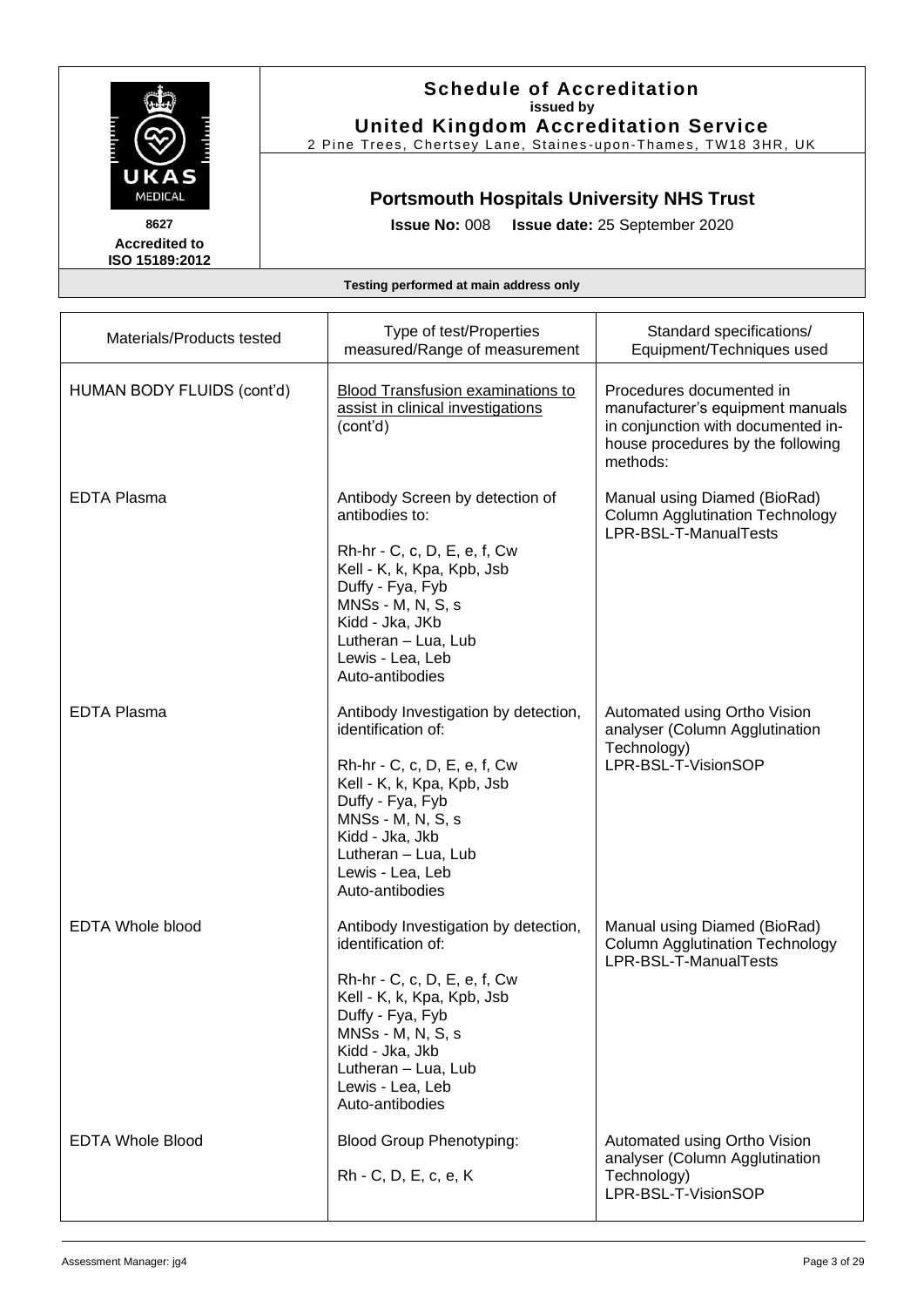

#### **Schedule of Accreditation issued by United Kingdom Accreditation Service**

2 Pine Trees, Chertsey Lane, Staines -upon -Thames, TW18 3HR, UK

## **Portsmouth Hospitals University NHS Trust**

**Issue No:** 008 **Issue date:** 25 September 2020

| Materials/Products tested  | Type of test/Properties<br>measured/Range of measurement                           | Standard specifications/<br>Equipment/Techniques used                                                                                                          |
|----------------------------|------------------------------------------------------------------------------------|----------------------------------------------------------------------------------------------------------------------------------------------------------------|
| HUMAN BODY FLUIDS (cont'd) | Blood Transfusion examinations to<br>assist in clinical investigations<br>(cont'd) | Procedures documented in<br>manufacturer's equipment manuals<br>in conjunction with documented in-<br>house procedures by the following<br>methods:            |
| <b>EDTA Whole blood</b>    | <b>Blood Group Phenotyping:</b><br>Rh - C, D, E, c, e, K                           | Manual using Ortho Column<br><b>Agglutination Technology</b><br>LPR-BSL-T-ManualTests                                                                          |
| <b>EDTA Whole blood</b>    | <b>Automated DAT</b>                                                               | Automated using Ortho Vision<br>analyser (Column Agglutination<br>Technology)<br>LPR-BSL-T-VisionSOP                                                           |
| <b>EDTA Whole blood</b>    | <b>Manual DAT-</b><br><b>Full DAT</b><br>Part DAT                                  | Diamed Column Agglutination<br>Technology<br>Ortho Biovue DAT Cassettes<br>LPR-BSL-T-ManualTests                                                               |
| <b>EDTA Whole Blood</b>    | Foetal Maternal Haemorrhage<br>Screen                                              | Manual using Acid Elution<br>Technique (Kleihauer Guest<br>Medical kit)<br>LPR-BSL-T-FMH                                                                       |
| <b>EDTA Blood Plasma</b>   | Compatibility testing of patients'<br>plasma with donor cells                      | Manual full serological crossmatch<br>using Ortho Column Agglutination<br>Technology or Diamed (BioRad)<br>Column gel IAT technology.<br>LPR-BSL-T-Crossmatch. |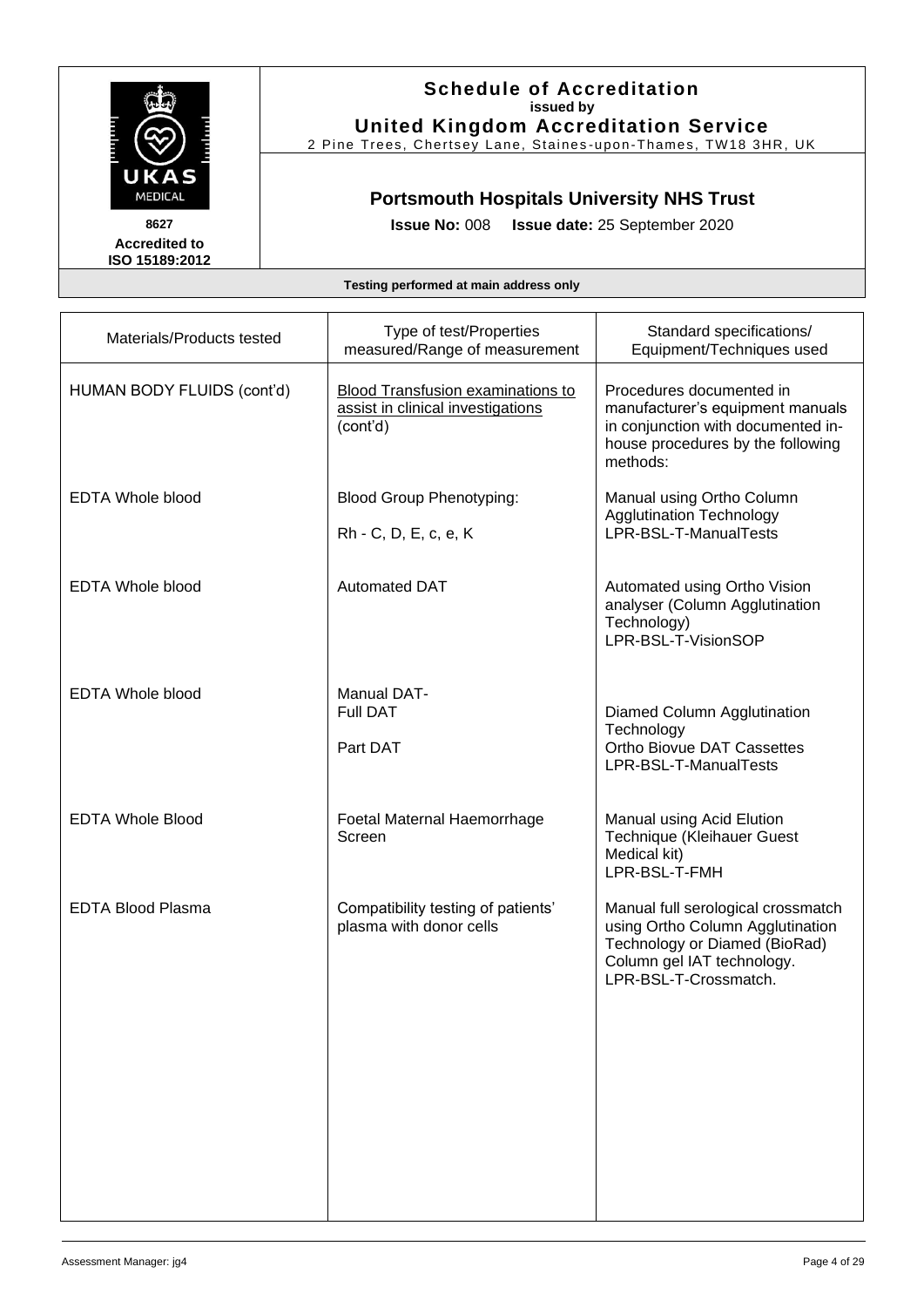

#### **Schedule of Accreditation issued by United Kingdom Accreditation Service**

2 Pine Trees, Chertsey Lane, Staines -upon -Thames, TW18 3HR, UK

# **Portsmouth Hospitals University NHS Trust**

**Issue No:** 008 **Issue date:** 25 September 2020

| Materials/Products tested  | Type of test/Properties<br>measured/Range of measurement                                                                                                                                                                                                                                        | Standard specifications/<br>Equipment/Techniques used                                                                                               |
|----------------------------|-------------------------------------------------------------------------------------------------------------------------------------------------------------------------------------------------------------------------------------------------------------------------------------------------|-----------------------------------------------------------------------------------------------------------------------------------------------------|
| HUMAN BODY FLUIDS (cont'd) | Haematological examinations to<br>assist in clinical investigations                                                                                                                                                                                                                             | Procedures documented in<br>manufacturer's equipment manuals<br>in conjunction with documented in-<br>house procedures by the following<br>methods: |
| <b>EDTA Whole Blood</b>    | Full Blood Count (FBC) analysis of<br>the following parameters:<br><b>WBC</b><br><b>RBC</b><br><b>HGB</b><br><b>HCT</b><br><b>MCV</b><br><b>MCH</b><br><b>MCHC</b><br><b>RDW</b><br><b>PLT</b><br><b>NEUT</b><br><b>LYMPH</b><br><b>MONO</b><br><b>EOS</b><br><b>BASO</b><br>Reticulocyte count | Automated using Beckman Coulter<br>DxH, Impedance,<br>spectrophotometry, laser flow<br>cytometry.<br>LPR-BSL-AH-DxH                                 |
| <b>EDTA Whole Blood</b>    | <b>Erythrocyte Sedimentation Rate</b><br>(ESR)                                                                                                                                                                                                                                                  | Automated using Alifax test 1,<br>photometrical capillary stopped flow<br>kinetic analysis<br>LPR-BSL-AH-Alifax                                     |
| <b>EDTA Whole Blood</b>    | <b>IMT (Infectious Mononucleosis</b><br>Test) Heterophile Antibody                                                                                                                                                                                                                              | Manual using Clearview IM II<br>Antigen Test Kit.<br>LP-HAE-H-CIrVIM                                                                                |
| <b>EDTA Whole Blood</b>    | Malarial antigens screen for:<br>Plasmodium falciparum<br>and pan-detection for: Plasmodium<br>malariae, Plasmodium ovale &<br>Plasmodium vivax                                                                                                                                                 | Manual using Carestart Rapyd<br>immuno-chromatographic test kit for<br>Plasmodium Falciparum Antigen<br>LPR-BSL-AH-PFAg                             |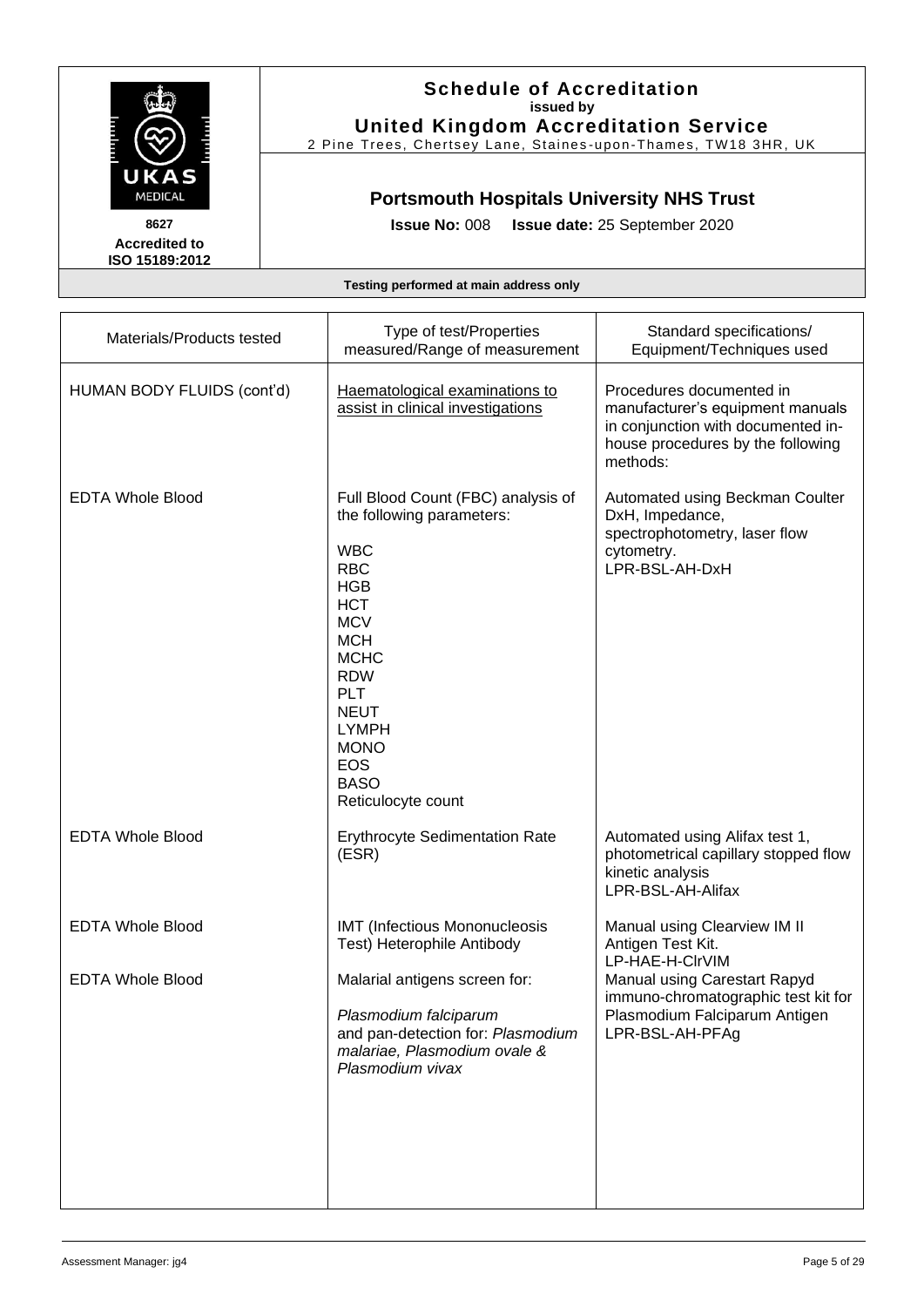

**Schedule of Accreditation issued by United Kingdom Accreditation Service**

2 Pine Trees, Chertsey Lane, Staines -upon -Thames, TW18 3HR, UK

## **Portsmouth Hospitals University NHS Trust**

**Issue No:** 008 **Issue date:** 25 September 2020

| Materials/Products tested  | Type of test/Properties<br>measured/Range of measurement                                                                                                                                                                                                                                                                | Standard specifications/<br>Equipment/Techniques used                                                                                                                                                                                                                          |
|----------------------------|-------------------------------------------------------------------------------------------------------------------------------------------------------------------------------------------------------------------------------------------------------------------------------------------------------------------------|--------------------------------------------------------------------------------------------------------------------------------------------------------------------------------------------------------------------------------------------------------------------------------|
| HUMAN BODY FLUIDS (cont'd) | Morphology examinations for the<br>purpose of clinical diagnosis                                                                                                                                                                                                                                                        | Procedures documented in<br>manufacturer's equipment manuals<br>in conjunction with documented in-<br>house procedures by the following<br>methods:                                                                                                                            |
| <b>EDTA Whole Blood</b>    | Morphological examination and<br>enumeration of Peripheral Blood<br>and Bone Marrow film analysis to<br>identify haematological conditions                                                                                                                                                                              | Manual microscopy of May<br>Grunwald Giemsa stained, Perls<br>Iron stained or unstained slides<br>Beckman Coulter DXHSMS for slide<br>preparation<br>LPR-BSL-AH-SMS<br>Manual microscopy for examination<br>LP-HAE-H-FilmER<br>LP-BSL-BS-BoneP                                 |
| <b>EDTA Whole Blood</b>    | Detection & speciation (thin films) of<br>malaria parasites:<br>Plasmodium falciparum,<br>Plasmodium malariae, Plasmodium<br>ovale, Plasmodium vivax,<br>Plasmodium Knowlesi                                                                                                                                            | Preparation of thick and thin films,<br>manual Giemsa-Gurr staining, field<br>stains A&B and light microscopy<br>LP-HAE-H-MPID                                                                                                                                                 |
| <b>Citrated Plasma</b>     | Routine Coagulation Testing for:<br><b>INR</b><br><b>APTR</b><br>Fibrinogen<br>Factor Assay Analysis:<br>Ш<br>$\vee$<br>VII<br>VIII<br>IX<br>X<br>XI<br>XII<br>Factor Inhibitor Screen and<br>Bethesda assay:<br>VIII<br>IX<br>Acquired Thrombophilia (Lupus)<br>Screen (DRVVT screen / confirm<br><b>Thrombin Time</b> | Werfen ACL TOP 750. Automated<br>analysers, Coagulometric<br>(turbidimetric) measurement.<br>LP-BSL-C-ACLTopMan<br>LP-BSL-C-INRAuto<br>LP-BSL-C-APTAuto<br>LP-BSL-C-FibC<br>LP-BSL-C-FactAss<br>LI-BSL-C-FactMeth<br>LP-BSL-C-BethInhib<br>LP-BSL-C-LUPUS<br>LP-BSL-AH-ThrmACL |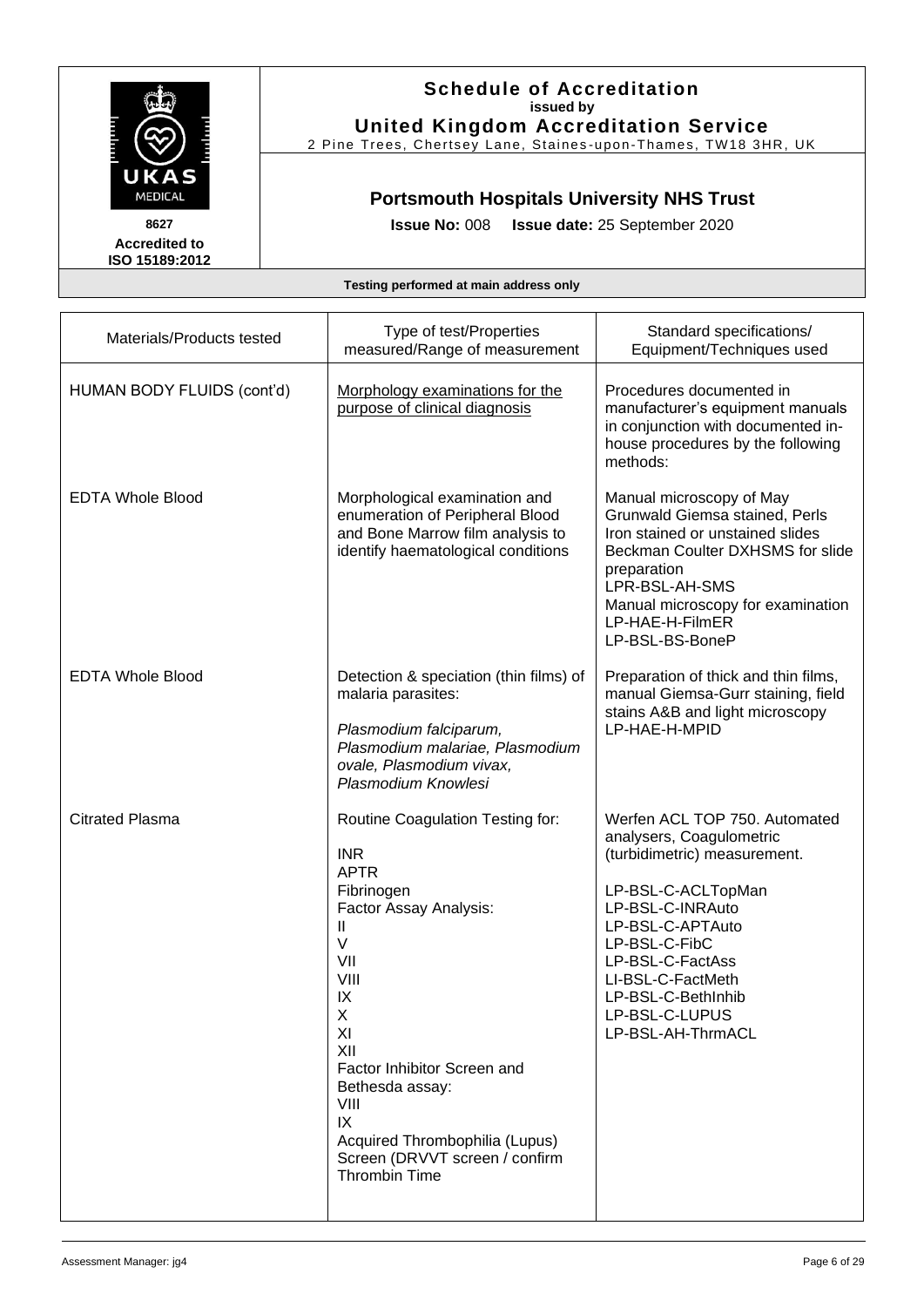

**Schedule of Accreditation issued by United Kingdom Accreditation Service**

2 Pine Trees, Chertsey Lane, Staines -upon -Thames, TW18 3HR, UK

## **Portsmouth Hospitals University NHS Trust**

**Issue No:** 008 **Issue date:** 25 September 2020

| Materials/Products tested  | Type of test/Properties<br>measured/Range of measurement                                                                           | Standard specifications/<br>Equipment/Techniques used                                                                                               |
|----------------------------|------------------------------------------------------------------------------------------------------------------------------------|-----------------------------------------------------------------------------------------------------------------------------------------------------|
| HUMAN BODY FLUIDS (cont'd) | Haemostasis and thrombosis<br>examinations for the purpose of<br>clinical diagnosis                                                | Procedures documented in<br>manufacturer's equipment manuals<br>in conjunction with documented in-<br>house procedures by the following<br>methods: |
|                            |                                                                                                                                    | Werfen ACL TOP 750. Automated<br>analysers, Chromogenic<br>(Absorbance) Measurement (cont'd)                                                        |
| <b>Citrated Plasma</b>     | Heparin Anti-Xa Assay<br>Thrombophilia Screen:<br>Antithrombin<br>Protein C                                                        | LP-BSL-C-AntiXa<br>LP-BSL-C-AT111<br>LP-BSL-C-PCCHROM                                                                                               |
| <b>Citrated Plasma</b>     | D-Dimer<br>Thrombophilia Screen:<br>Free Protein S                                                                                 | Werfen ACL TOP 750. Automated<br>analysers, Immunological assay:                                                                                    |
|                            | Von Willebrand Screen:<br><b>VWF Antigen</b><br><b>Ristocetin CoFactor</b>                                                         | LP-BSL-C-DDIMER<br>LP-BSL-C-PROTS<br>LP-BSL-C-VWFAG<br>LP-BSL-C-VWFRCo                                                                              |
|                            | Immunophenotyping examination<br>activities for the purpose of clinical<br>diagnosis                                               | Procedures documented in<br>manufacturer's equipment manuals<br>in conjunction with documented in-<br>house procedures by the following<br>methods: |
| <b>EDTA Whole Blood</b>    | Flow Cytometric Enumeration of<br>Lymphoid cell subsets-Aquios<br>CD45, CD3, CD4, CD8, CD19,<br>CD16+CD56                          | <b>Beckman Coulter Aquios Flow</b><br>Cytometer<br>LP-HAE-I-LYMPH                                                                                   |
| <b>EDTA Whole Blood</b>    | HLA-B27 by Duraclone Flow<br>Cytometry<br>Duraclone Kit containing:<br>HLA-B27, B7, CD3                                            | Beckman Coulter FC500 & Navios<br><b>Flow Cytometers</b><br>LP-HAE-I-HLA-B27                                                                        |
| <b>EDTA Whole Blood</b>    | Immunophenotypic Identification of<br>PNH clones<br>WBC: FLAER, CD24, CD15, CD14,<br>CD <sub>64</sub><br>CD45<br>RBC: CD235a, CD59 | <b>Beckman Coulter Navios</b><br>LP-HAE-I-PNHS                                                                                                      |
|                            |                                                                                                                                    |                                                                                                                                                     |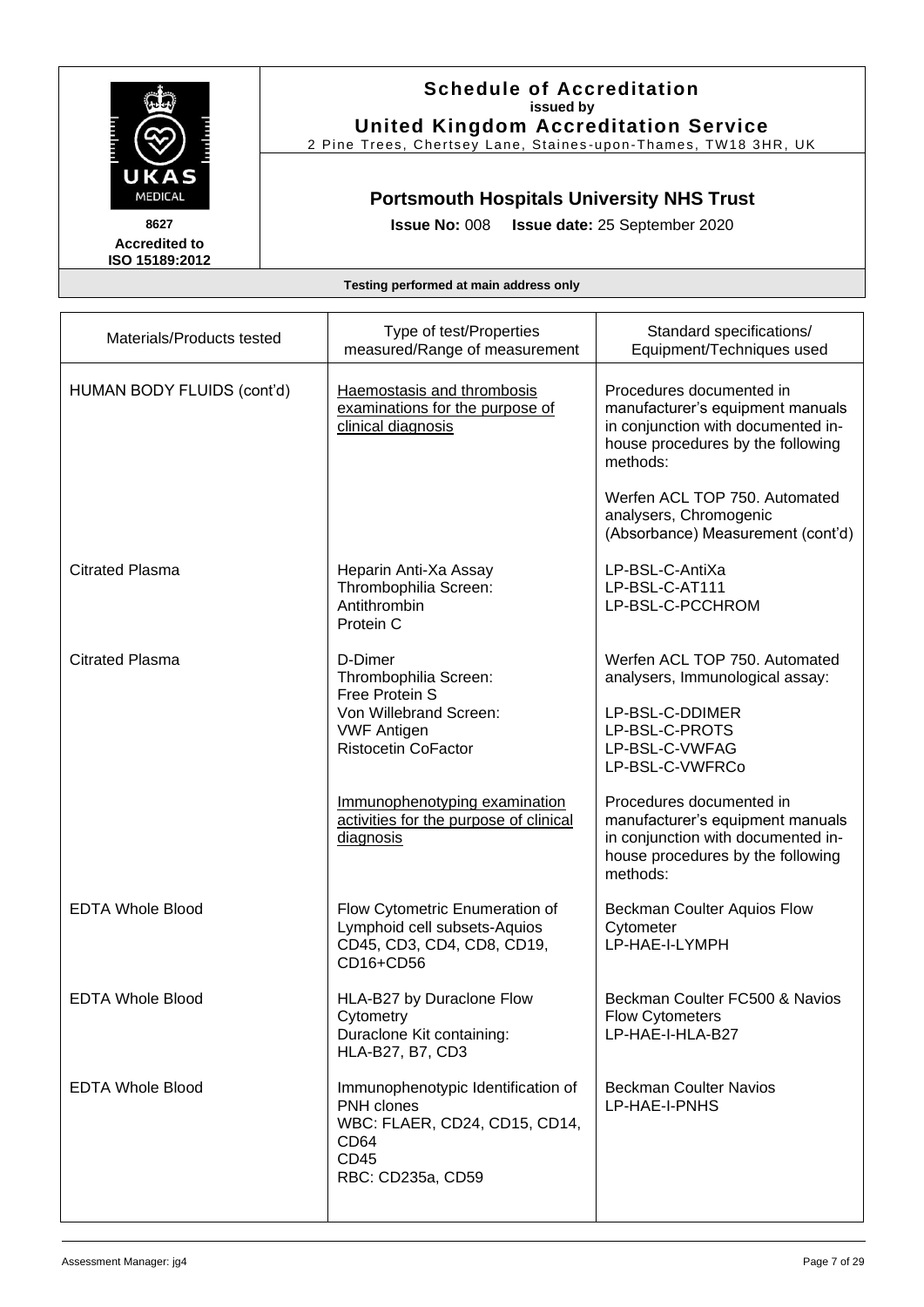

**Schedule of Accreditation issued by United Kingdom Accreditation Service**

2 Pine Trees, Chertsey Lane, Staines -upon -Thames, TW18 3HR, UK

## **Portsmouth Hospitals University NHS Trust**

**Issue No:** 008 **Issue date:** 25 September 2020

| Materials/Products tested                                                     | Type of test/Properties<br>measured/Range of measurement                                                                                                                                                        | Standard specifications/<br>Equipment/Techniques used                                                                                               |
|-------------------------------------------------------------------------------|-----------------------------------------------------------------------------------------------------------------------------------------------------------------------------------------------------------------|-----------------------------------------------------------------------------------------------------------------------------------------------------|
| HUMAN BODY FLUIDS (cont'd)                                                    | Immunophenotyping examination<br>activities for the purpose of clinical<br>diagnosis (cont'd)                                                                                                                   | Procedures documented in<br>manufacturer's equipment manuals<br>in conjunction with documented in-<br>house procedures by the following<br>methods: |
| <b>EDTA Whole Blood</b>                                                       | Flow Cytometric Detection of Feto-<br>Maternal Haemorrhage<br>AEVZ5.3, BRAD-3, Birma 17C<br>(CD66b)                                                                                                             | Beckman Coulter FC500 & Navios<br><b>Flow Cytometers</b><br>LP-HAE-I-FMHFLOW                                                                        |
| <b>EDTA Whole Blood</b><br><b>Bone Marrow Aspirates</b>                       | Leukaemia/Lymphoma<br>Immunophenotyping                                                                                                                                                                         | <b>Beckman Coulter Navios Flow</b><br>Cytometer                                                                                                     |
| <b>Body Fluids</b>                                                            | Haematolymphoid Lineage<br>Investigations:<br>CD45, CD3, CD4, CD5, CD8,<br>CD10, CD56, CD19, CD20, CD34,<br>kappa, lambda                                                                                       | LP-HAE-I-L&LSCREEN                                                                                                                                  |
| <b>EDTA Whole Blood</b><br><b>Bone Marrow Aspirates</b><br><b>Body Fluids</b> | Flow Cytometric<br>Leukaemia/Lymphoma<br>Immunophenotyping                                                                                                                                                      | Beckman Coulter FC500 & Navios<br><b>Flow Cytometers</b>                                                                                            |
|                                                                               | Chronic and Acute Panel antigens                                                                                                                                                                                | LP-HAE-I-FLOWPANELS                                                                                                                                 |
|                                                                               | Myeloid Lineage Investigations:<br>CD45, CD2, CD4, CD7, CD11b,<br>CD11c, CD13, CD14, CD15, CD16,<br>CD33, CD36, CD56, CD41, CD61,<br>CD71, CD64, CD34, CD117,<br>CD235a, HLA-DR, CD19, CD203c.                  |                                                                                                                                                     |
|                                                                               | B cell Lineage Investigations:<br>CD45, CD5, CD10, CD11c, CD19,<br>CD20, CD34<br>CD22, CD23, CD24, CD25, CD38,<br>CD43, CD79b, CD103,<br>CD138, CD200, HLA-DR, FMC7<br>kappa, lambda, sIgG, sIgA<br>SigM, sigD. |                                                                                                                                                     |
|                                                                               |                                                                                                                                                                                                                 |                                                                                                                                                     |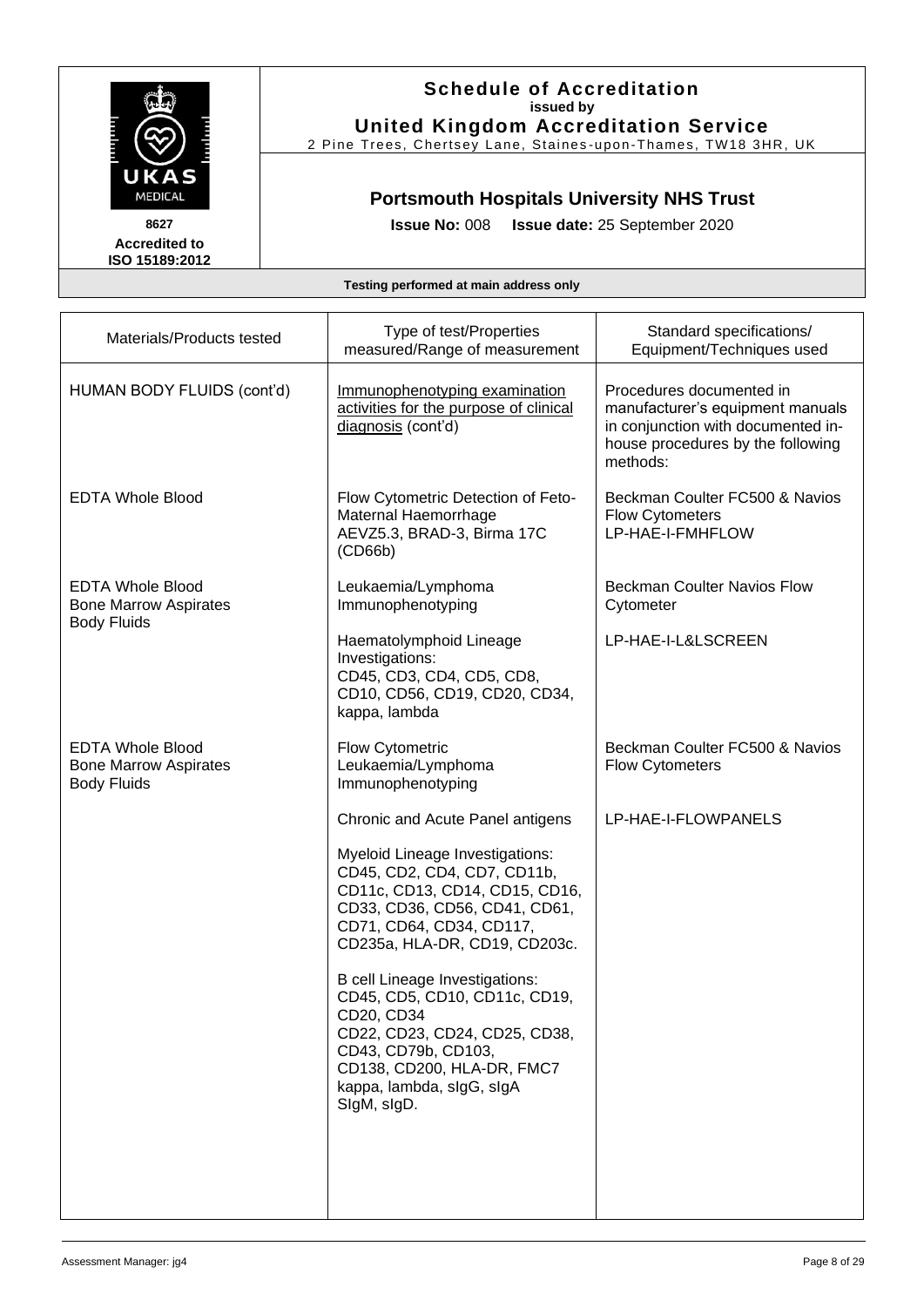

### **Schedule of Accreditation issued by United Kingdom Accreditation Service**

2 Pine Trees, Chertsey Lane, Staines -upon -Thames, TW18 3HR, UK

## **Portsmouth Hospitals University NHS Trust**

**Issue No:** 008 **Issue date:** 25 September 2020

| Materials/Products tested                                                     | Type of test/Properties<br>measured/Range of measurement                                                                                                                                                                                                                  | Standard specifications/<br>Equipment/Techniques used                                                                                               |
|-------------------------------------------------------------------------------|---------------------------------------------------------------------------------------------------------------------------------------------------------------------------------------------------------------------------------------------------------------------------|-----------------------------------------------------------------------------------------------------------------------------------------------------|
| HUMAN BODY FLUIDS (cont'd)                                                    | Immunophenotyping examination<br>activities for the purpose of clinical<br>diagnosis (cont'd)                                                                                                                                                                             | Procedures documented in<br>manufacturer's equipment manuals<br>in conjunction with documented in-<br>house procedures by the following<br>methods: |
| <b>EDTA Whole Blood</b><br><b>Bone Marrow Aspirates</b><br><b>Body Fluids</b> | T & NK cell Lineage Investigations<br>CD45, CD1a, CD2, CD3, CD4,<br>CD5, CD7, CD8, CD10, CD16,<br>CD56, CD25, HLA-DR, CD57<br>TCRα $β$ , TCRγδ, CD34<br>Flow Cytometric<br>Immunophenotyping for cytoplasmic<br>& nuclear antigens<br>CytCD3, cytCD79a, cytMPO,<br>cytTdT | Beckman Coulter FC500 & Navios<br><b>Flow Cytometers</b><br>LP-HAE-I-INTRAS                                                                         |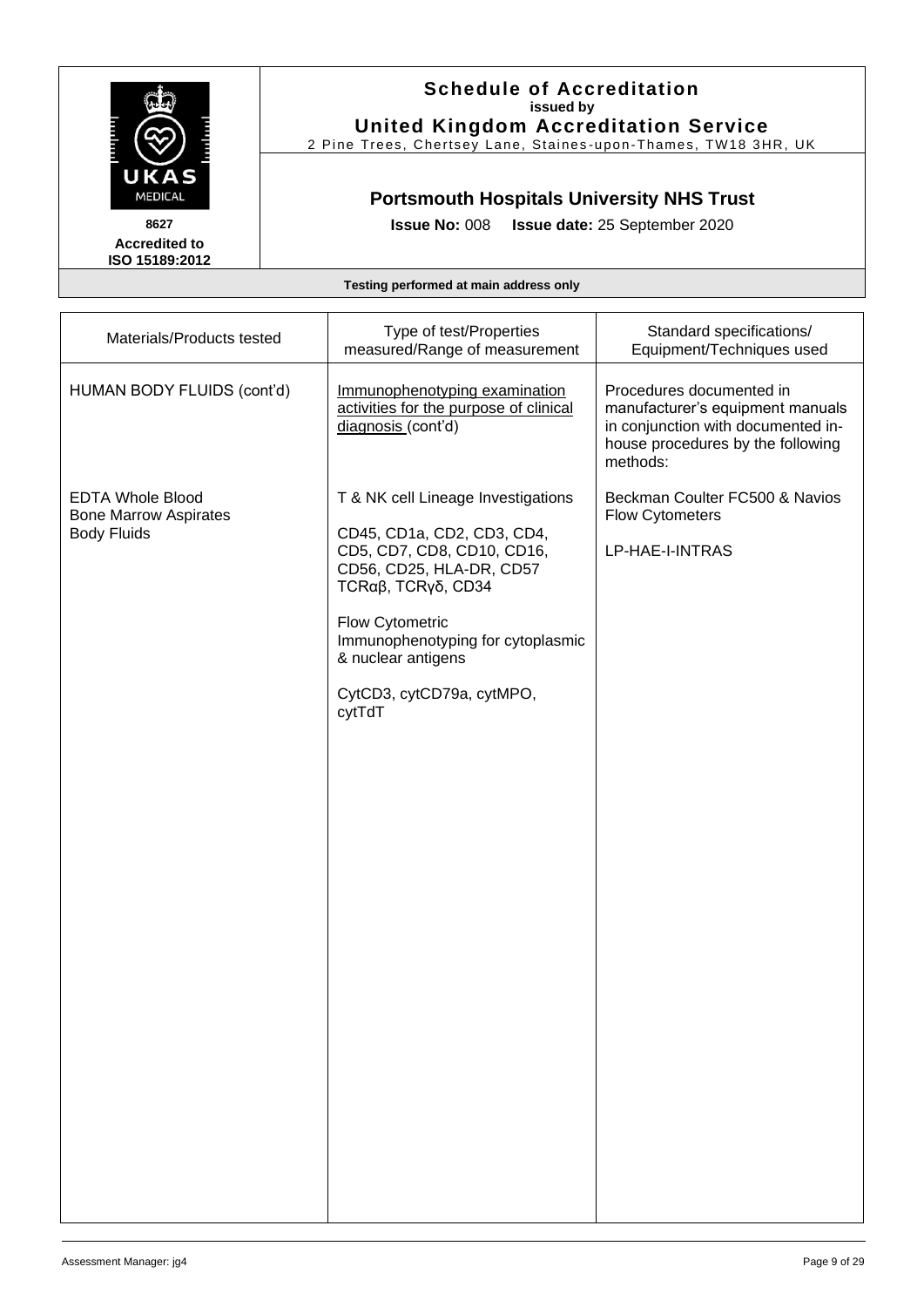

**Schedule of Accreditation issued by United Kingdom Accreditation Service**

2 Pine Trees, Chertsey Lane, Staines -upon -Thames, TW18 3HR, UK

## **Portsmouth Hospitals University NHS Trust**

**Issue No:** 008 **Issue date:** 25 September 2020

| Materials/Products tested               | Type of test/Properties<br>measured/Range of measurement                     | Standard specifications/<br>Equipment/Techniques used                                                                                                    |
|-----------------------------------------|------------------------------------------------------------------------------|----------------------------------------------------------------------------------------------------------------------------------------------------------|
| HUMAN BODY FLUIDS AND<br><b>TISSUES</b> | Biochemistry examination activities<br>for the purpose of clinical diagnosis | In house documented procedures<br>incorporating manufacturers'<br>instructions where relevant using<br>the following instrumentation and<br>methodology: |
| Serum unless otherwise stated           | <b>Biochemistry Automation</b>                                               | Beckman AU 5800/680 LI-BSL-AB-<br>AU5800 & LI-BSL-AB-AU680 plus<br>specific methods listed below:                                                        |
|                                         | Alanine Aminotransferase (ALT)                                               | <b>IFCC P5P-Activated Methodology</b>                                                                                                                    |
|                                         | Albumin                                                                      | <b>BCG Methodology</b>                                                                                                                                   |
|                                         | Alcohol                                                                      | Kinetic UV method                                                                                                                                        |
|                                         | Alkaline Phosphatase (ALP)                                                   | <b>IFCC AMP-Buffer Methodology</b>                                                                                                                       |
|                                         | Alpha-1-Antitrypsin (AAT)                                                    | Immunoturbidometric method                                                                                                                               |
|                                         | Alpha fetoprotein (AFP)                                                      | Beckman Unicel DxI 800: LPR-BSL-<br><b>AB-DXI Chemiluminescent</b><br>Immunoassay                                                                        |
|                                         | Amylase                                                                      | Beckman AU 5800/680 LI-BSL-AB-<br>AU5800 & LI-BSL-AB-AU680 IFCC-<br><b>EPS Methodology</b>                                                               |
| <b>EDTA Plasma</b>                      | Ammonia                                                                      | Enzymatic colorimetric assay                                                                                                                             |
|                                         | Aspartate Aminotransferase (AST)                                             | Beckman AU 5800/680 LI-BSL-AB-<br>AU5800 & LI-BSL-AB-AU680<br>Routine Chemistry: IFCC P5P-<br>activated Methodology                                      |
|                                         |                                                                              |                                                                                                                                                          |
|                                         |                                                                              |                                                                                                                                                          |
|                                         |                                                                              |                                                                                                                                                          |
|                                         |                                                                              |                                                                                                                                                          |
|                                         |                                                                              |                                                                                                                                                          |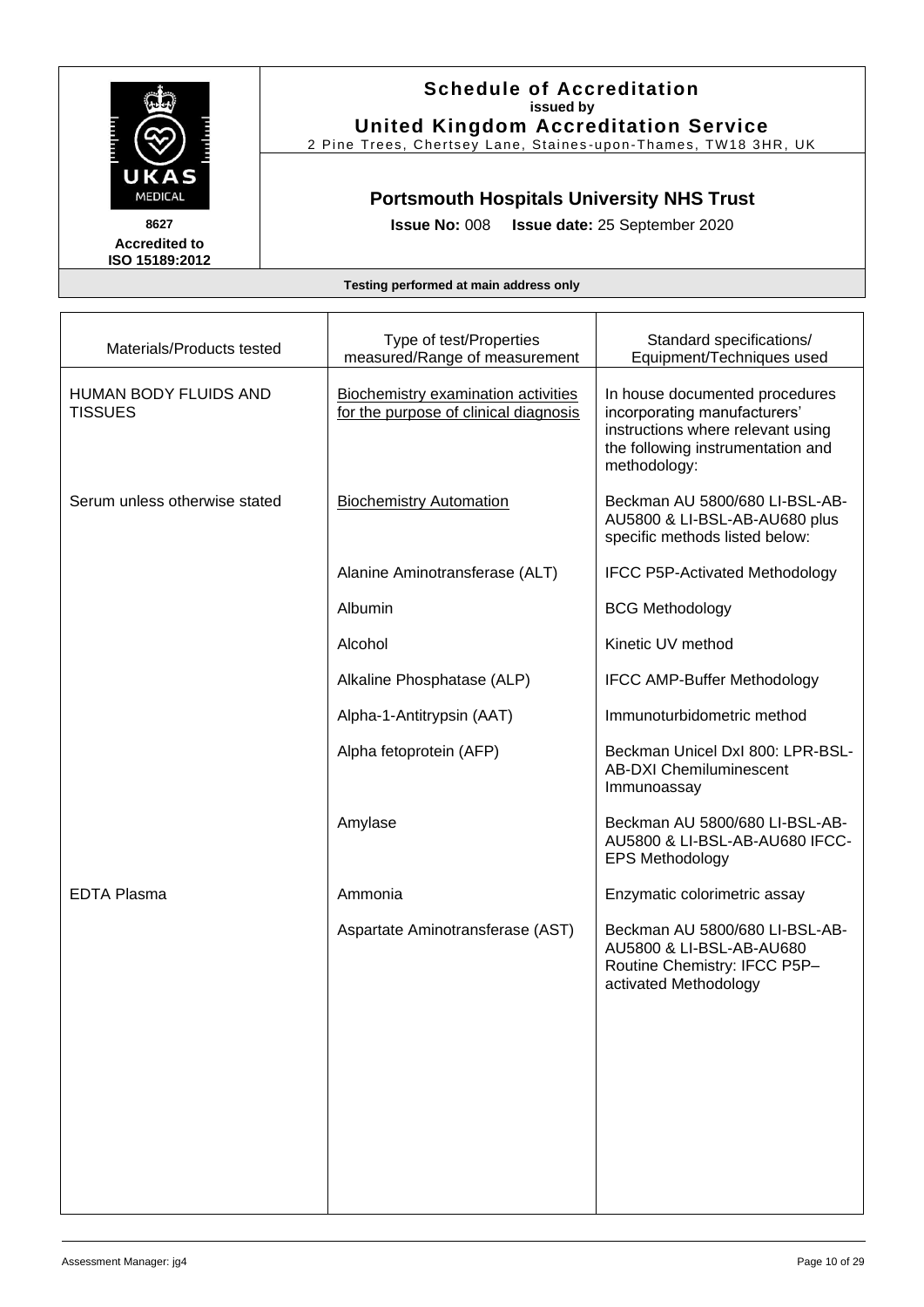

#### **Schedule of Accreditation issued by United Kingdom Accreditation Service**

2 Pine Trees, Chertsey Lane, Staines -upon -Thames, TW18 3HR, UK

## **Portsmouth Hospitals University NHS Trust**

**Issue No:** 008 **Issue date:** 25 September 2020

| Materials/Products tested                 | Type of test/Properties<br>measured/Range of measurement                                 | Standard specifications/<br>Equipment/Techniques used                                                                                                    |
|-------------------------------------------|------------------------------------------------------------------------------------------|----------------------------------------------------------------------------------------------------------------------------------------------------------|
| HUMAN BODY FLUIDS AND<br>TISSUES (cont'd) | Biochemistry examination activities<br>for the purpose of clinical diagnosis<br>(cont'd) | In house documented procedures<br>incorporating manufacturers'<br>instructions where relevant using<br>the following instrumentation and<br>methodology: |
| Serum unless otherwise stated             | <b>Biochemistry Automation (cont'd)</b>                                                  |                                                                                                                                                          |
| (cont'd)                                  | B <sub>2</sub> M                                                                         | Beckman AU 5800/680 LI-BSL-AB-<br>AU5800 & LI-BSL-AB-AU680<br>Latex Particle immunoturbidimetric<br>method                                               |
|                                           | <b>BHCG</b>                                                                              | Beckman Unicel DxI 800: LPR-BSL-<br><b>AB-DXI Chemiluminescent</b><br>Immunoassay                                                                        |
|                                           | Bicarbonate (CO2)                                                                        | Beckman AU 5800/680 LI-BSL-AB-<br>AU5800 & LI-BSL-AB-AU680<br>Routine Chemistry: PEPC<br>Methodology                                                     |
|                                           | <b>Bile acids</b>                                                                        | Enzymatic colorimetric assay                                                                                                                             |
| Paediatric serum sample                   | <b>Bilirubin</b>                                                                         | <b>REICHERT UNISTAT</b><br>Bilirubinometer, LPR-BSL-AB-<br><b>BILIRUBINOMETER Direct</b><br>photometry at 460nm and 550nm                                |
|                                           | CA 15-3                                                                                  | Beckman Unicel DxI 800: LPR-BSL-<br><b>AB-DXI Chemiluminescent</b><br>Immunoassay                                                                        |
|                                           | CA 19-9                                                                                  | Chemiluminescent Immunoassay                                                                                                                             |
|                                           | CA125                                                                                    | Chemiluminescent Immunoassay                                                                                                                             |
|                                           | Calcium                                                                                  | Beckman AU 5800/680 LI-BSL-AB-<br>AU5800 & LI-BSL-AB-AU680<br>Routine Chemistry: Arsenazo III<br>method                                                  |
|                                           | Carbamazepine                                                                            | Beckman AU 5800/680 LI-BSL-AB-<br>AU5800 & LI-BSL-AB-AU680<br>Therapeutic Drug Monitoring:<br><b>CEDIA B Galactosidase Assay</b>                         |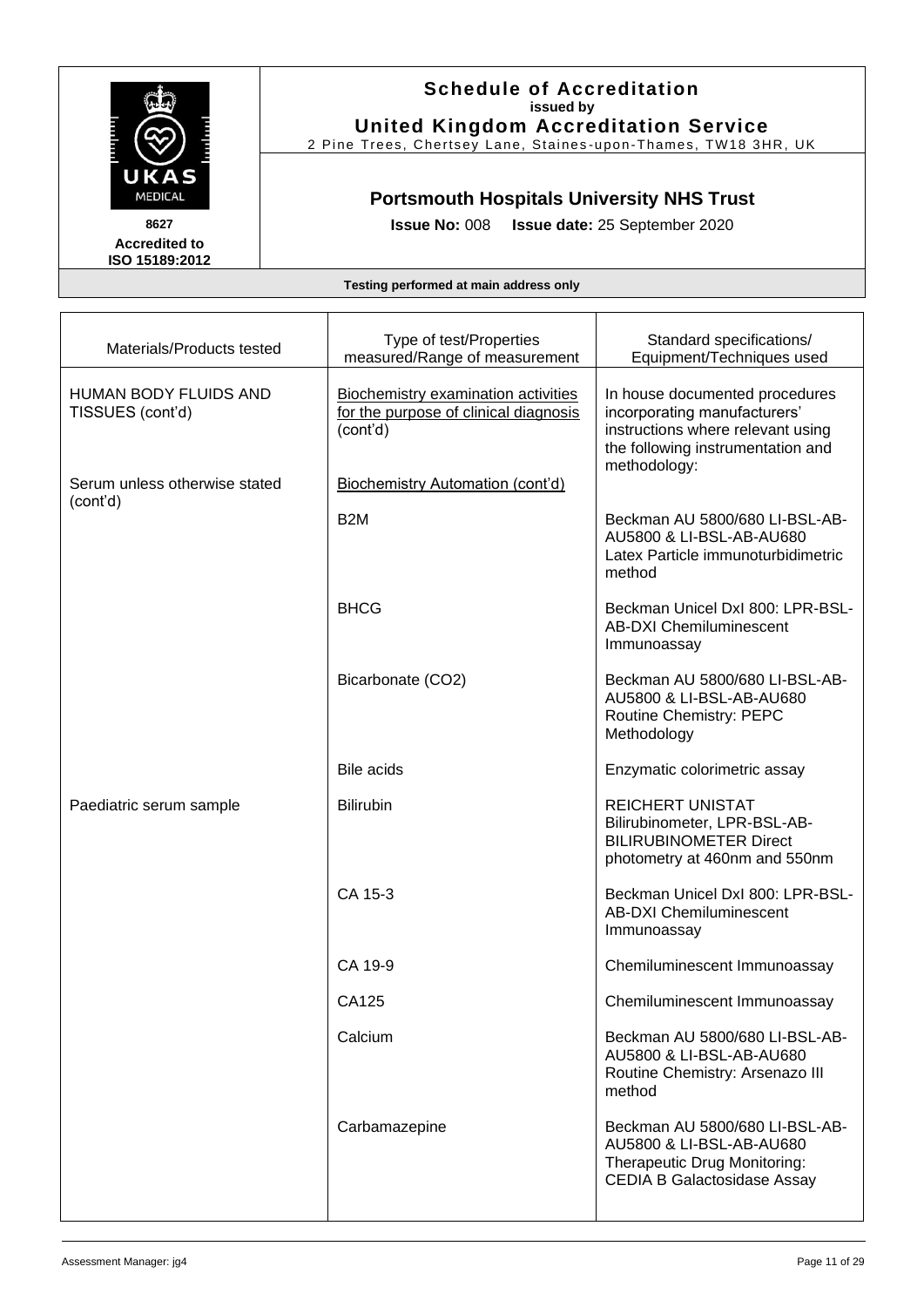

### **Schedule of Accreditation issued by United Kingdom Accreditation Service**

2 Pine Trees, Chertsey Lane, Staines -upon -Thames, TW18 3HR, UK

## **Portsmouth Hospitals University NHS Trust**

**Issue No:** 008 **Issue date:** 25 September 2020

| Materials/Products tested                        | Type of test/Properties<br>measured/Range of measurement                                 | Standard specifications/<br>Equipment/Techniques used                                                                                                    |
|--------------------------------------------------|------------------------------------------------------------------------------------------|----------------------------------------------------------------------------------------------------------------------------------------------------------|
| <b>HUMAN BODY FLUIDS AND</b><br>TISSUES (cont'd) | Biochemistry examination activities<br>for the purpose of clinical diagnosis<br>(cont'd) | In house documented procedures<br>incorporating manufacturers'<br>instructions where relevant using<br>the following instrumentation and<br>methodology: |
| Serum unless otherwise stated<br>(cont'd)        | <b>Biochemistry Automation (cont'd)</b>                                                  |                                                                                                                                                          |
|                                                  | Caeruloplasmin                                                                           | <b>Specific Proteins:</b><br>Immunoturbidimetric method                                                                                                  |
|                                                  | Carcinoembryonic antigen (CEA)                                                           | Beckman Unicel DxI 800: LPR-BSL-<br><b>AB-DXI Chemiluminescent</b><br>Immunoassay                                                                        |
|                                                  | Cholesterol                                                                              | Beckman AU 5800/680 LI-BSL-AB-<br>AU5800 & LI-BSL-AB-AU680<br>Routine Chemistry: CHE enzymatic<br>method                                                 |
|                                                  | <b>CK</b>                                                                                | <b>IFCC NAC-Activated Methodology</b>                                                                                                                    |
|                                                  | Complement C3                                                                            | Specific proteins: Goat anti-C3,<br>PEG 6000 Immunoturbidimetric<br>method                                                                               |
|                                                  | Complement C4                                                                            | Specific proteins: Goat anti-C4,<br>PEG 6000 Immunoturbidimetric<br>method                                                                               |
|                                                  | Conjugated bilirubin                                                                     | Routine Chemistry: 3,5<br>Dichlorophenyl diazonium<br>tetrafluoroborate (DPD)<br>Methodology                                                             |
|                                                  | Cortisol                                                                                 | Beckman Unicel DxI 800: LPR-BSL-<br><b>AB-DXI Chemiluminescent</b><br>Immunoassay                                                                        |
|                                                  | <b>C-Reactive Protein</b>                                                                | Beckman AU 5800/680 LI-BSL-AB-<br>AU5800 & LI-BSL-AB-AU680<br>Specific proteins: Latex Particle<br>immunoturbidimetric method                            |
|                                                  |                                                                                          |                                                                                                                                                          |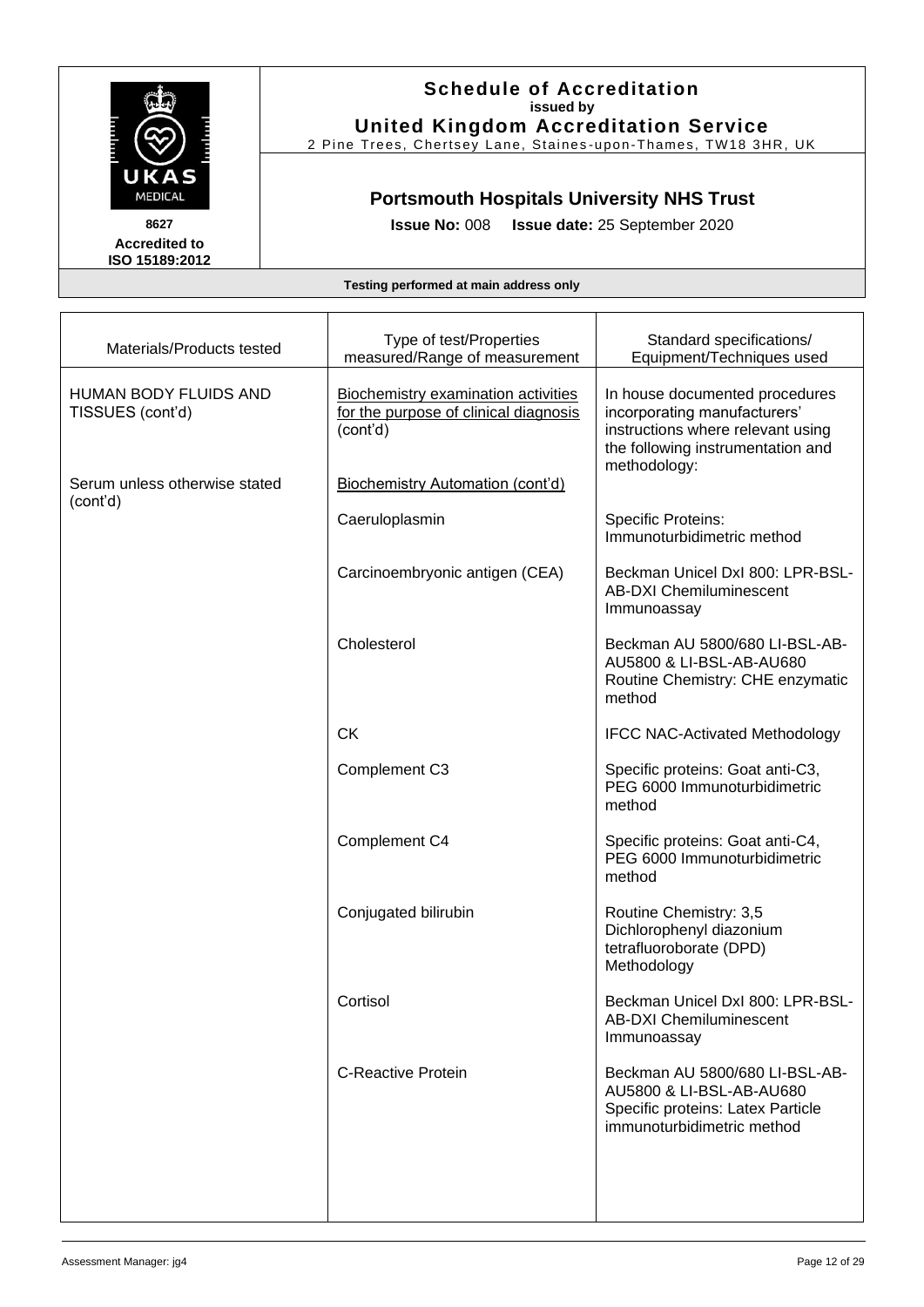

### **Schedule of Accreditation issued by United Kingdom Accreditation Service**

2 Pine Trees, Chertsey Lane, Staines -upon -Thames, TW18 3HR, UK

## **Portsmouth Hospitals University NHS Trust**

**Issue No:** 008 **Issue date:** 25 September 2020

| Materials/Products tested                        | Type of test/Properties<br>measured/Range of measurement                                 | Standard specifications/<br>Equipment/Techniques used                                                                                                    |
|--------------------------------------------------|------------------------------------------------------------------------------------------|----------------------------------------------------------------------------------------------------------------------------------------------------------|
| <b>HUMAN BODY FLUIDS AND</b><br>TISSUES (cont'd) | Biochemistry examination activities<br>for the purpose of clinical diagnosis<br>(cont'd) | In house documented procedures<br>incorporating manufacturers'<br>instructions where relevant using<br>the following instrumentation and<br>methodology: |
| Serum unless otherwise stated                    | <b>Biochemistry Automation (cont'd)</b>                                                  |                                                                                                                                                          |
| (cont'd)                                         | Creatinine                                                                               | Beckman AU 5800/680 LI-BSL-AB-<br>AU5800 & LI-BSL-AB-AU680<br>Routine Chemistry: Kinetic Jaffe<br>(compensated) Methodology                              |
|                                                  | Dehydroepiandrosterone (DHEA)                                                            | Beckman Unicel DxI 800: LPR-BSL-<br><b>AB-DXI Chemiluminescent</b><br>Immunoassay                                                                        |
|                                                  | Digoxin                                                                                  | Beckman AU 5800/680 LI-BSL-AB-<br>AU5800 & LI-BSL-AB-AU680<br>Therapeutic Drug Monitoring:<br>Immunoturbidometric assay                                  |
|                                                  | Erythropoietin (EPO)                                                                     | Beckman Unicel DxI 800: LPR-BSL-<br><b>AB-DXI Chemiluminescent</b><br>Immunoassay                                                                        |
|                                                  | Ferritin                                                                                 | Chemiluminescent Immunoassay                                                                                                                             |
|                                                  | Free-T <sub>3</sub>                                                                      | Chemiluminescent Immunoassay                                                                                                                             |
|                                                  | Free-T4                                                                                  | Chemiluminescent Immunoassay                                                                                                                             |
|                                                  | <b>FSH</b>                                                                               | Chemiluminescent Immunoassay                                                                                                                             |
|                                                  |                                                                                          |                                                                                                                                                          |
|                                                  | Gamma-Glutamyl Transferase<br>(GGT)                                                      | Beckman AU 5800/680 LI-BSL-AB-<br>AU5800 & LI-BSL-AB-AU680<br>Routine Chemistry: IFCC Glutamyl-<br>carboxy-p-nitroanilide Methodology                    |
|                                                  | Gentamicin                                                                               | <b>CEDIA B Galactosidase Assay</b>                                                                                                                       |
|                                                  | Tobramycin                                                                               | Enzymatic LI-BSL-AB-AU5800                                                                                                                               |
|                                                  | Paracetamol                                                                              | Colorimetric LI-BSL-AB-AU5800                                                                                                                            |
|                                                  |                                                                                          |                                                                                                                                                          |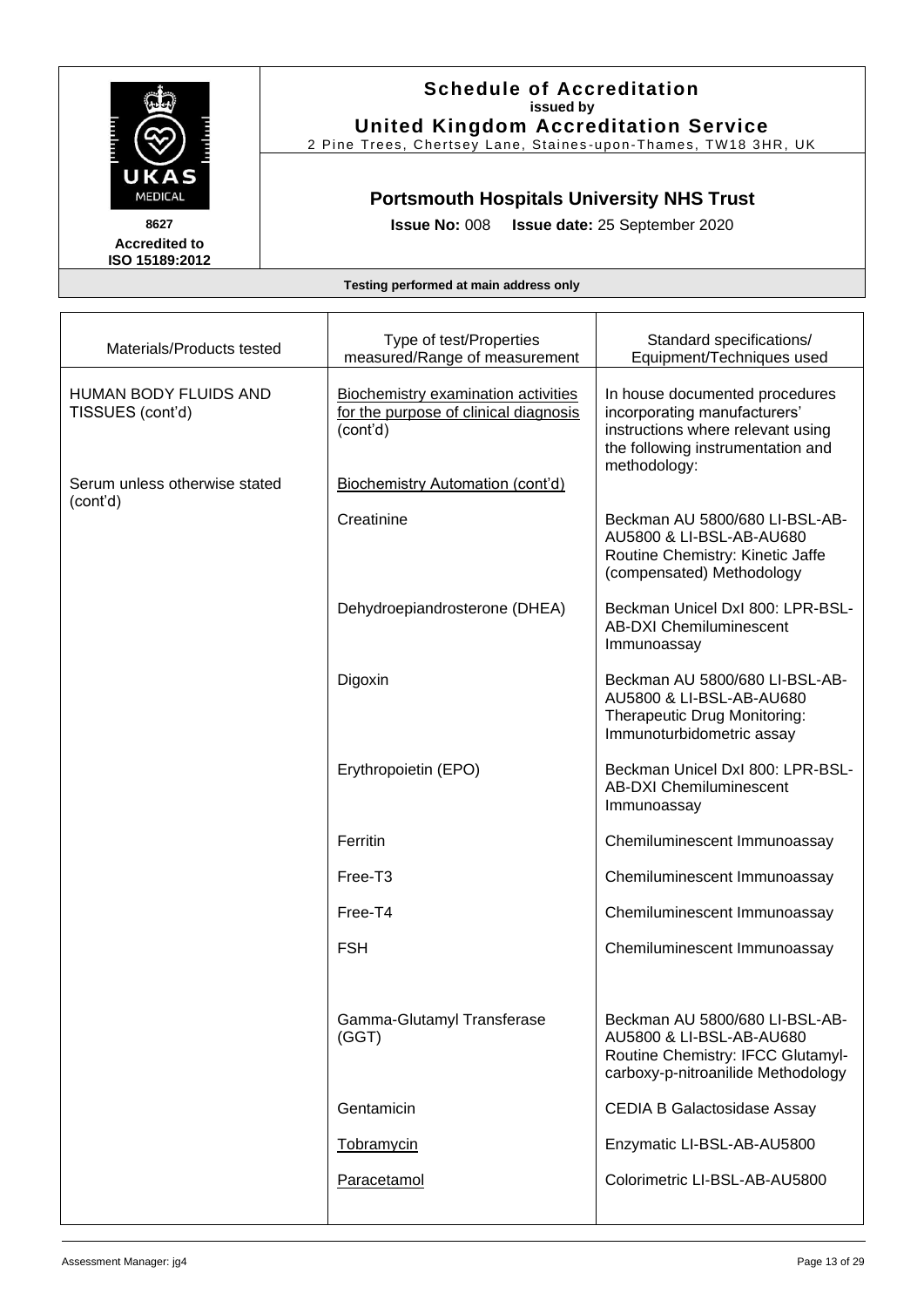

### **Schedule of Accreditation issued by United Kingdom Accreditation Service**

2 Pine Trees, Chertsey Lane, Staines-upon-Thames, TW18 3HR, UK

## **Portsmouth Hospitals University NHS Trust**

**Issue No:** 008 **Issue date:** 25 September 2020

| Materials/Products tested                        | Type of test/Properties<br>measured/Range of measurement                                        | Standard specifications/<br>Equipment/Techniques used                                                                                                    |
|--------------------------------------------------|-------------------------------------------------------------------------------------------------|----------------------------------------------------------------------------------------------------------------------------------------------------------|
| <b>HUMAN BODY FLUIDS AND</b><br>TISSUES (cont'd) | <b>Biochemistry examination activities</b><br>for the purpose of clinical diagnosis<br>(cont'd) | In house documented procedures<br>incorporating manufacturers'<br>instructions where relevant using<br>the following instrumentation and<br>methodology: |
| Serum unless otherwise stated<br>(cont'd)        | Biochemistry Automation (cont'd)                                                                |                                                                                                                                                          |
| Serum & fluoride oxalate plasma                  | Glucose                                                                                         | Beckman AU 5800/680 LI-BSL-AB-<br>AU5800 & LI-BSL-AB-AU680<br>Hexokinase Methodology                                                                     |
|                                                  | Growth Hormone                                                                                  | Chemiluminescent Immunoassay                                                                                                                             |
|                                                  | Haptoglobin                                                                                     | Beckman AU 5800/680 LI-BSL-AB-<br>AU5800 & LI-BSL-AB-AU680<br><b>Specific Proteins:</b><br>Immunoturbidimetric method                                    |
|                                                  | <b>HCG</b>                                                                                      | Beckman Unicel DxI 800: LPR-BSL-<br><b>AB-DXI Chemiluminescent</b><br>Immunoassay                                                                        |
|                                                  | <b>HDL Cholesterol</b>                                                                          | Beckman AU 5800/680 LI-BSL-AB-<br>AU5800 & LI-BSL-AB-AU680<br>Routine Chemistry: Enzymatic<br>colorimetric                                               |
|                                                  | lgA                                                                                             | Immunoturbidimetric method                                                                                                                               |
|                                                  | lgG                                                                                             | Immunoturbidimetric method                                                                                                                               |
|                                                  | lgM                                                                                             | Immunoturbidimetric method                                                                                                                               |
|                                                  | Intact-PTH                                                                                      | Beckman Unicel DxI 800: LPR-BSL-<br><b>AB-DXI Chemiluminescent</b><br>Immunoassay                                                                        |
|                                                  | <b>PTH</b>                                                                                      | Beckman Access 2: LPR-BSL-S-<br>Access2 Chemiluminescent<br>Immunoassay<br>Fast PTH assay                                                                |
|                                                  | Iron                                                                                            | Beckman AU 5800/680 LI-BSL-AB-<br>AU5800 & LI-BSL-AB-AU680<br>Routine Chemistry: TPTZ<br>colorimetric method                                             |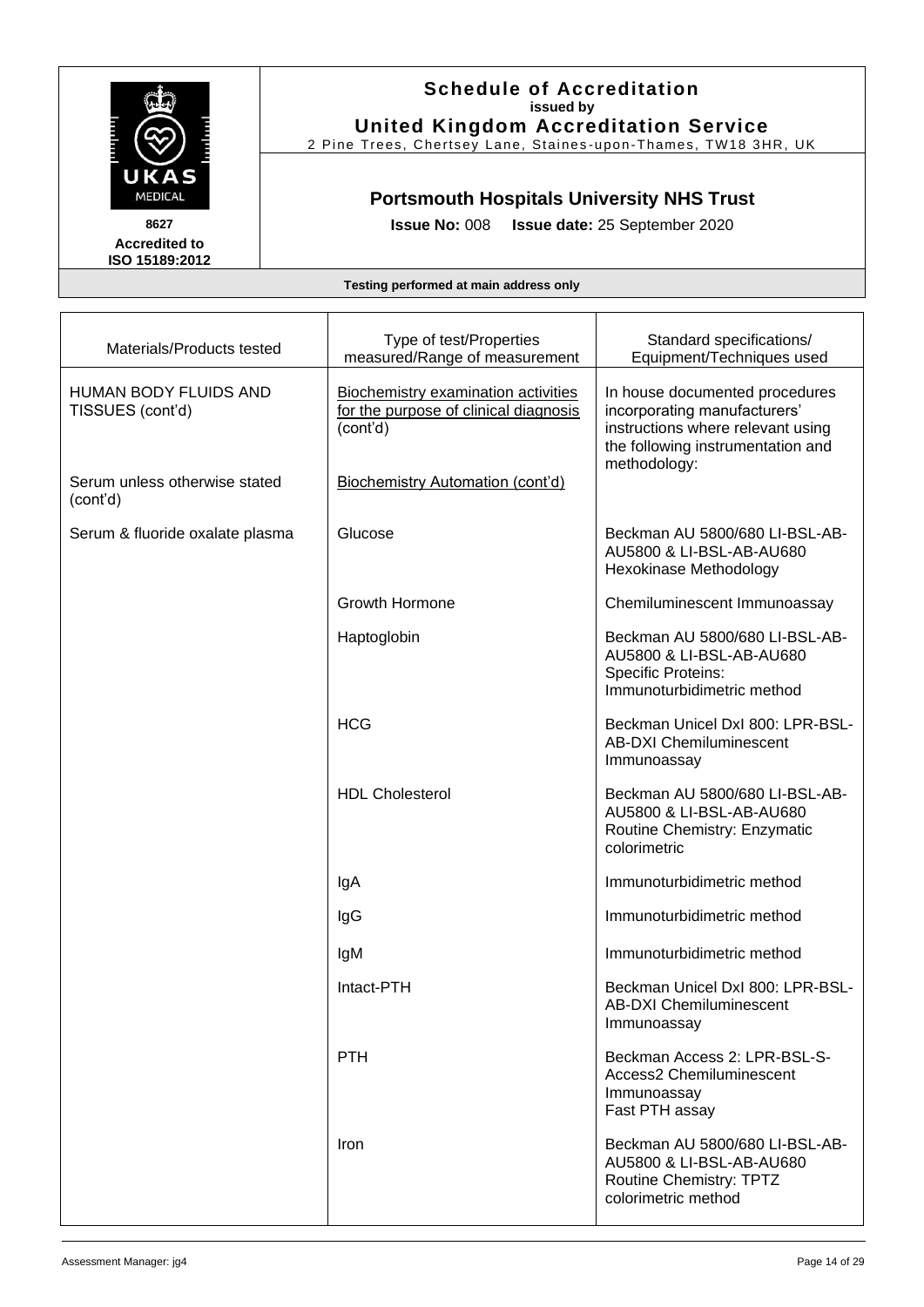

### **Schedule of Accreditation issued by United Kingdom Accreditation Service**

2 Pine Trees, Chertsey Lane, Staines -upon -Thames, TW18 3HR, UK

## **Portsmouth Hospitals University NHS Trust**

**Issue No:** 008 **Issue date:** 25 September 2020

| Materials/Products tested                 | Type of test/Properties<br>measured/Range of measurement                                        | Standard specifications/<br>Equipment/Techniques used                                                                                      |
|-------------------------------------------|-------------------------------------------------------------------------------------------------|--------------------------------------------------------------------------------------------------------------------------------------------|
| HUMAN BODY FLUIDS AND<br>TISSUES (cont'd) | <b>Biochemistry examination activities</b><br>for the purpose of clinical diagnosis<br>(cont'd) | In house documented procedures<br>incorporating manufacturers'<br>instructions where relevant using<br>the following instrumentation and   |
| Serum unless otherwise stated<br>(cont'd) | <b>Biochemistry Automation (cont'd)</b>                                                         | methodology:                                                                                                                               |
|                                           | Lactate                                                                                         | Lactate Oxidase Enzyme assay                                                                                                               |
| Serum & Cerebrospinal Fluid               | Lactate Dehydrogenase (LDH)                                                                     | <b>IFCC Lactate to Pyruvate</b><br>Methodology                                                                                             |
|                                           | <b>LH</b>                                                                                       | Beckman Unicel DxI 800: LPR-BSL-<br><b>AB-DXI Chemiluminescent</b><br>Immunoassay                                                          |
|                                           | Lithium                                                                                         | Beckman AU 5800/680 LI-BSL-AB-<br>AU5800 & LI-BSL-AB-AU680<br>Therapeutic Drug Monitoring:<br>Spectrophotmetric, Thermo Infinity<br>method |
|                                           | Magnesium                                                                                       | Xylidyl blue Methodology                                                                                                                   |
|                                           | Phenobarbitone                                                                                  | Beckman AU 5800/680 CEDIA B<br>Galactosidase Assay                                                                                         |
|                                           | Phenytoin                                                                                       | <b>CEDIA B Galactosidase Assay</b>                                                                                                         |
|                                           | Phosphate                                                                                       | Phospho-Molybdate Methodology                                                                                                              |
|                                           | Potassium                                                                                       | Indirect ISE-Crown ether membrane                                                                                                          |
|                                           | Progesterone                                                                                    | Beckman Unicel DxI 800: LPR-BSL-<br><b>AB-DXI Chemiluminescent</b><br>Immunoassay                                                          |
|                                           | Prolactin                                                                                       | Beckman Unicel DxI 800: LPR-BSL-<br><b>AB-DXI Chemiluminescent</b><br>Immunoassay                                                          |
|                                           | Prostate Specific Antigen (PSA)                                                                 | Beckman Unicel DxI 800: LPR-BSL-<br><b>AB-DXI Chemiluminescent</b><br>Immunoassay                                                          |
|                                           |                                                                                                 |                                                                                                                                            |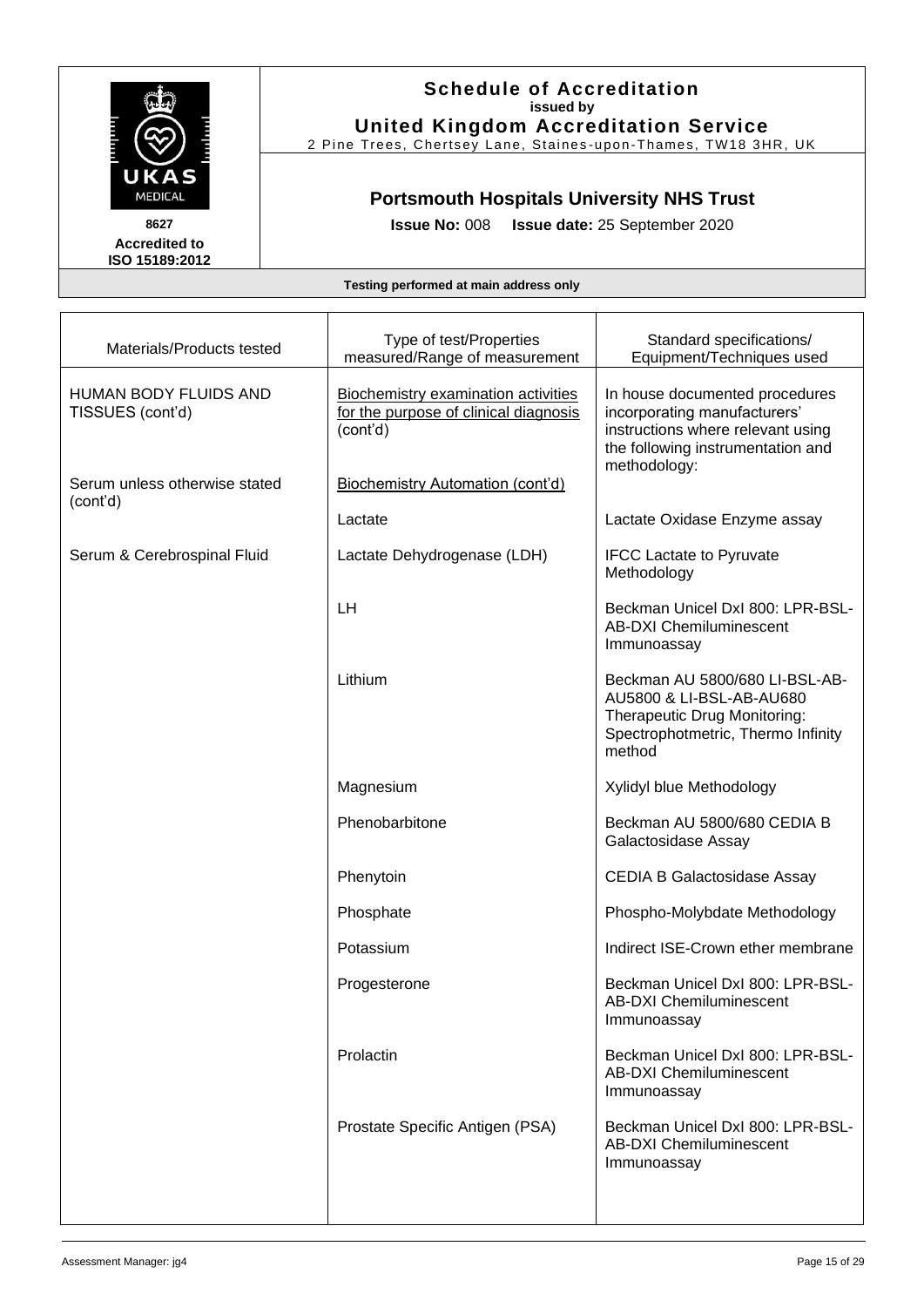

### **Schedule of Accreditation issued by United Kingdom Accreditation Service**

2 Pine Trees, Chertsey Lane, Staines -upon -Thames, TW18 3HR, UK

## **Portsmouth Hospitals University NHS Trust**

**Issue No:** 008 **Issue date:** 25 September 2020

| Materials/Products tested                 | Type of test/Properties<br>measured/Range of measurement                                 | Standard specifications/<br>Equipment/Techniques used                                                                                                    |
|-------------------------------------------|------------------------------------------------------------------------------------------|----------------------------------------------------------------------------------------------------------------------------------------------------------|
| HUMAN BODY FLUIDS AND<br>TISSUES (cont'd) | Biochemistry examination activities<br>for the purpose of clinical diagnosis<br>(cont'd) | In house documented procedures<br>incorporating manufacturers'<br>instructions where relevant using<br>the following instrumentation and<br>methodology: |
| Serum unless otherwise stated             | Biochemistry Automation (cont'd)                                                         |                                                                                                                                                          |
| (cont'd)                                  | Salicylate                                                                               | Beckman AU 5800/680 LI-BSL-AB-<br>AU5800 & LI-BSL-AB-AU680<br>Routine Chemistry: Enzyme assay                                                            |
|                                           | Chloride                                                                                 | Beckman AU 5800/680 LI-BSL-AB-<br>AU5800 & LI-BSL-AB-AU680<br>Routine Chemistry: Indirect ISE-<br>Oriented PVC membrane                                  |
|                                           | Folate                                                                                   | Beckman Unicel DxI 800: LPR-BSL-<br><b>AB-DXI Chemiluminescent</b><br>Immunoassay                                                                        |
|                                           | Glucose                                                                                  | Beckman AU 5800/680 LI-BSL-AB-<br>AU5800 & LI-BSL-AB-AU680<br>Routine Chemistry: Hexokinase<br>Methodology                                               |
|                                           | Sex Hormone Binding Globulin                                                             | Beckman Unicel DxI 800: LPR-BSL-<br><b>AB-DXI Chemiluminescent</b><br>Immunoassay                                                                        |
|                                           | Sodium                                                                                   | Beckman AU 5800/680 LI-BSL-AB-<br>AU5800 & LI-BSL-AB-AU680<br>Routine Chemistry: Indirect ISE-<br>Crown ether membrane                                   |
|                                           | Testosterone                                                                             | Beckman Unicel DxI 800: LPR-BSL-<br><b>AB-DXI Chemiluminescent</b><br>Immunoassay                                                                        |
|                                           | Theophylline                                                                             | Beckman AU 5800/680 LI-BSL-AB-<br>AU5800 & LI-BSL-AB-AU680<br>Therapeutic Drug Monitoring:<br><b>CEDIA B Galactosidase Assay</b>                         |
|                                           |                                                                                          |                                                                                                                                                          |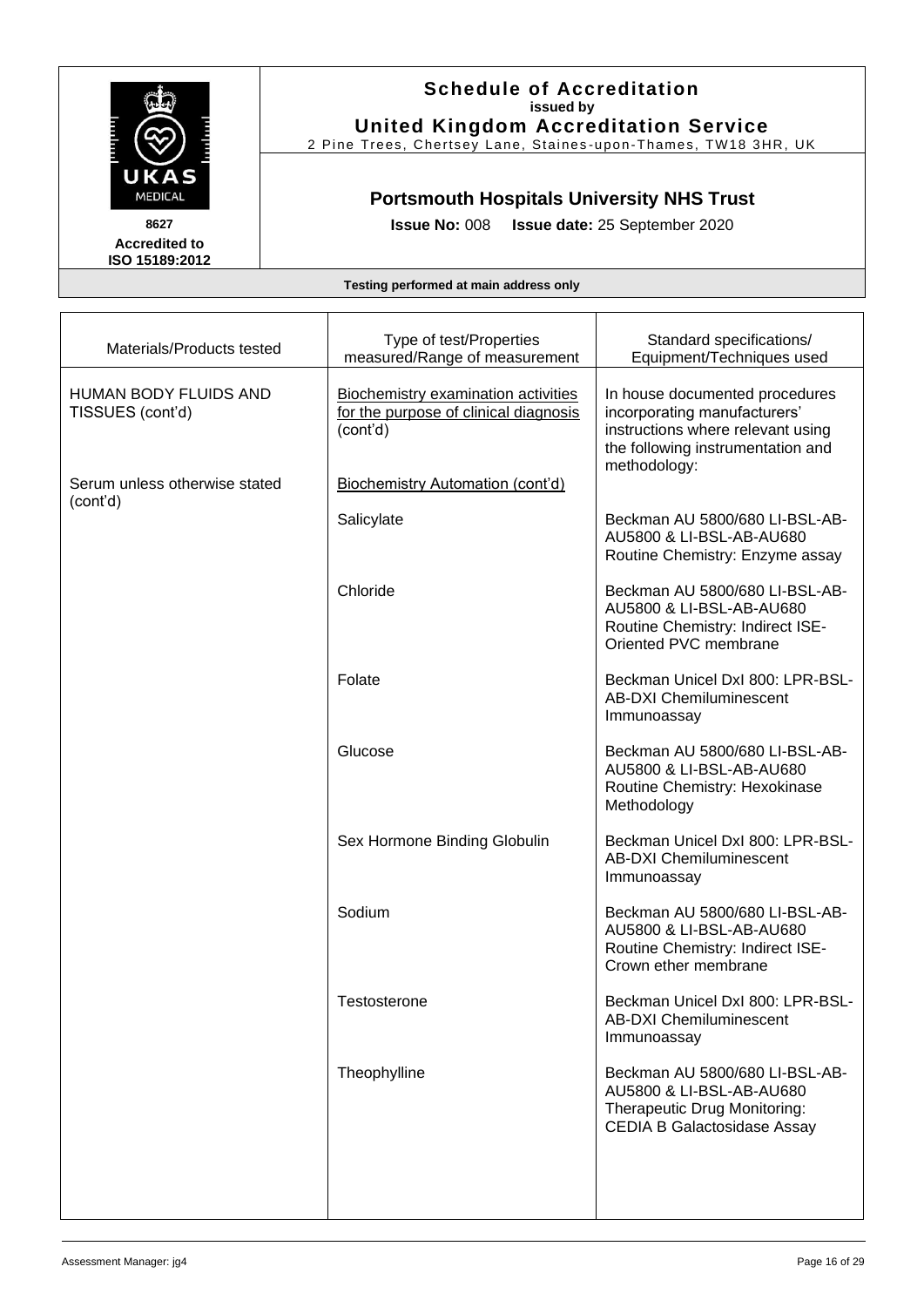

### **Schedule of Accreditation issued by United Kingdom Accreditation Service**

2 Pine Trees, Chertsey Lane, Staines -upon -Thames, TW18 3HR, UK

## **Portsmouth Hospitals University NHS Trust**

**Issue No:** 008 **Issue date:** 25 September 2020

| Materials/Products tested                        | Type of test/Properties<br>measured/Range of measurement                                        | Standard specifications/<br>Equipment/Techniques used                                                                                                    |
|--------------------------------------------------|-------------------------------------------------------------------------------------------------|----------------------------------------------------------------------------------------------------------------------------------------------------------|
| <b>HUMAN BODY FLUIDS AND</b><br>TISSUES (cont'd) | <b>Biochemistry examination activities</b><br>for the purpose of clinical diagnosis<br>(cont'd) | In house documented procedures<br>incorporating manufacturers'<br>instructions where relevant using<br>the following instrumentation and<br>methodology: |
| Serum unless otherwise stated<br>(cont'd)        | <b>Biochemistry Automation (cont'd)</b>                                                         |                                                                                                                                                          |
|                                                  | Thyroglobulin                                                                                   | Beckman Unicel DxI 800: LPR-BSL-<br><b>AB-DXI Chemiluminescent</b><br>Immunoassay                                                                        |
|                                                  | High sensitivity Oestradiol (hs-E2)                                                             | Chemiluminescent Immunoassay                                                                                                                             |
|                                                  | <b>Total Bilirubin</b>                                                                          | 3,5-dichlorophenyldiazonium<br>tetrafluoroborate (DPD)<br>Methodology                                                                                    |
|                                                  | <b>Total Protein</b>                                                                            | <b>Biuret Methodology</b>                                                                                                                                |
|                                                  | Transferrin                                                                                     | Beckman AU 5800/680 LI-BSL-AB-<br>AU5800 & LI-BSL-AB-AU680<br><b>Specific Proteins:</b><br>Immunoturbidimetric method                                    |
|                                                  | Triglyceride                                                                                    | Enzymatic/GPO Methodology                                                                                                                                |
|                                                  | <b>High sensitivity Troponin</b>                                                                | Beckman Unicel DXI: 800<br>SOP LPR-BSL-LP-DXI<br>Chemiluminescent Immunoassay                                                                            |
|                                                  | <b>TSH</b>                                                                                      | Beckman Unicel DxI 800: LPR-BSL-<br><b>AB-DXI Chemiluminescent</b><br>Immunoassay                                                                        |
|                                                  | Urate                                                                                           | Beckman AU 5800/680 LI-BSL-AB-<br>AU5800 & LI-BSL-AB-AU680<br>Routine Chemistry: Uricase<br><b>Enzymatic Trinder Methodology</b>                         |
|                                                  |                                                                                                 |                                                                                                                                                          |
|                                                  |                                                                                                 |                                                                                                                                                          |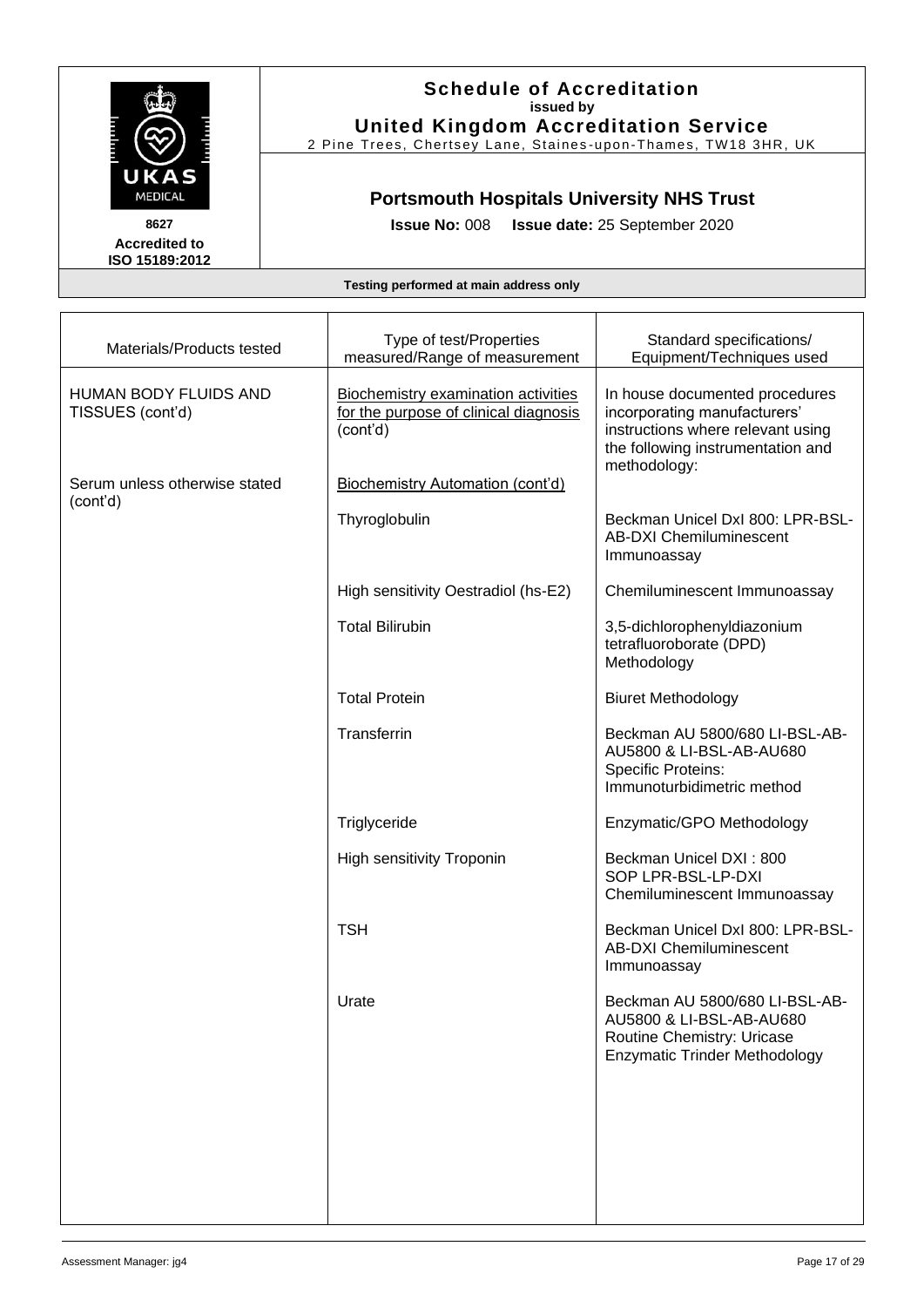

### **Schedule of Accreditation issued by United Kingdom Accreditation Service**

2 Pine Trees, Chertsey Lane, Staines -upon -Thames, TW18 3HR, UK

## **Portsmouth Hospitals University NHS Trust**

**Issue No:** 008 **Issue date:** 25 September 2020

| Materials/Products tested                 | Type of test/Properties<br>measured/Range of measurement                                        | Standard specifications/<br>Equipment/Techniques used                                                                                                    |
|-------------------------------------------|-------------------------------------------------------------------------------------------------|----------------------------------------------------------------------------------------------------------------------------------------------------------|
| HUMAN BODY FLUIDS AND<br>TISSUES (cont'd) | <b>Biochemistry examination activities</b><br>for the purpose of clinical diagnosis<br>(cont'd) | In house documented procedures<br>incorporating manufacturers'<br>instructions where relevant using<br>the following instrumentation and<br>methodology: |
| Serum unless otherwise stated<br>(cont'd) | Biochemistry Automation (cont'd)                                                                |                                                                                                                                                          |
|                                           | Urea                                                                                            | <b>GLDH/Kinetic Methodology</b>                                                                                                                          |
|                                           | Valproate                                                                                       | <b>CEDIA B Galactosidase Assay</b>                                                                                                                       |
|                                           | Vancomycin                                                                                      | Particle-enhanced turbidimetric<br>immunoassay                                                                                                           |
|                                           | Vitamin B12                                                                                     | Beckman Unicel DxI 800: LPR-BSL-<br><b>AB-DXI Chemiluminescent</b><br>Immunoassay                                                                        |
|                                           | Vitamin D                                                                                       | Beckman Unicel DxI 800: LPR-BSL-<br><b>AB-DXI Chemiluminescent</b><br>Immunoassay                                                                        |
|                                           | Calcium (adjusted)                                                                              | Calculated                                                                                                                                               |
|                                           | <b>Calcium Creatinine Ratio</b>                                                                 | Calculated                                                                                                                                               |
| Urine                                     | <b>CAPD Creatinine (Correct)</b>                                                                | Calculated                                                                                                                                               |
|                                           | Creat/Clear                                                                                     | Calculated                                                                                                                                               |
|                                           | <b>Estimated GFR (Females)</b>                                                                  | Calculated                                                                                                                                               |
|                                           | <b>Estimated GFR (Males)</b>                                                                    | Calculated                                                                                                                                               |
|                                           | Lo.Dens.Lip (LDL)                                                                               | Calculated                                                                                                                                               |
| Urine                                     | <b>Protein Creatinine Ratio</b>                                                                 | Calculated                                                                                                                                               |
|                                           | Free Testosterone                                                                               | Calculated                                                                                                                                               |
|                                           | Free Androgen Index                                                                             | Calculated                                                                                                                                               |
|                                           | Total Chol / HDL Chol Ratio                                                                     | Calculated                                                                                                                                               |
|                                           |                                                                                                 |                                                                                                                                                          |
|                                           |                                                                                                 |                                                                                                                                                          |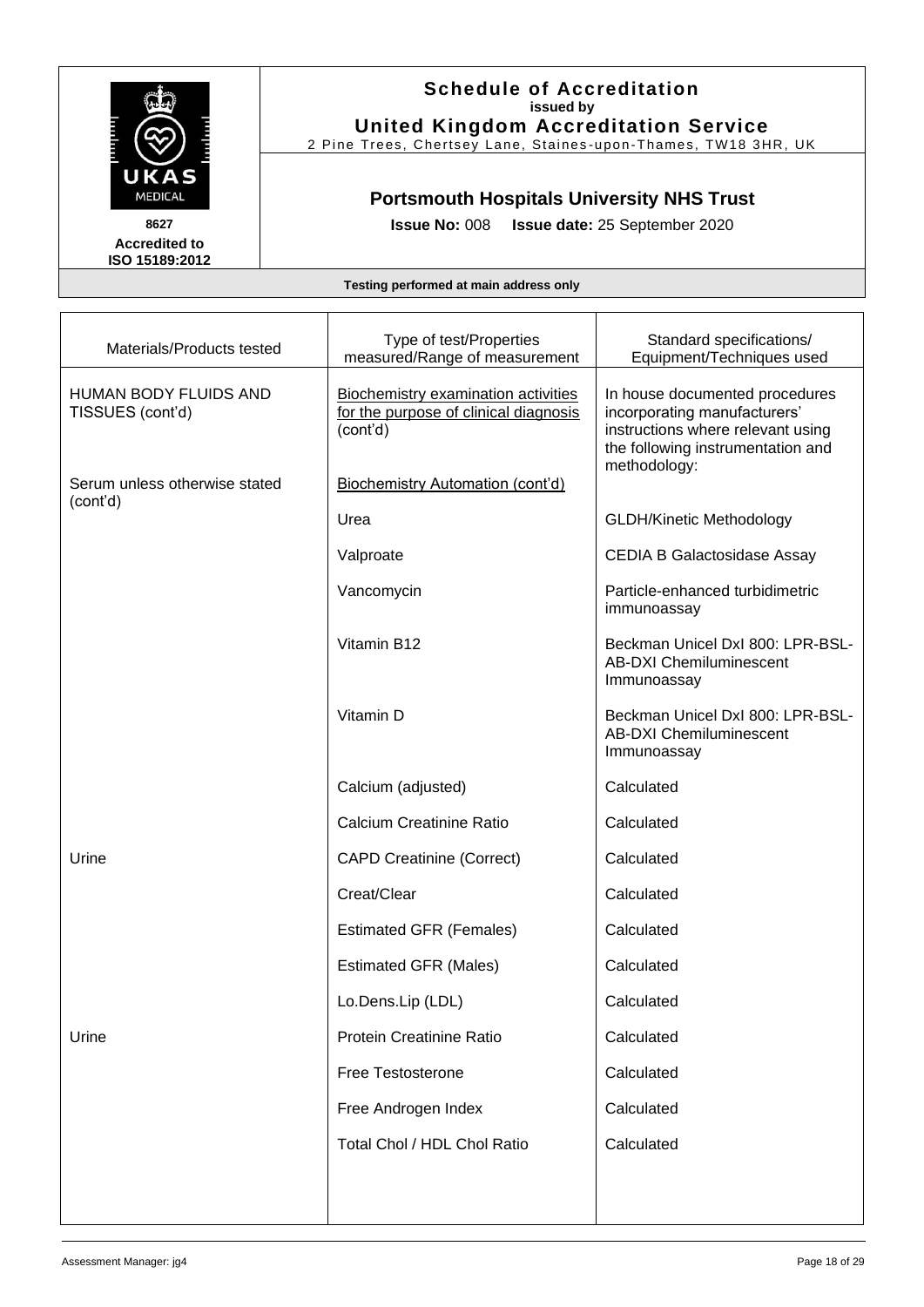

#### **Schedule of Accreditation issued by United Kingdom Accreditation Service**

2 Pine Trees, Chertsey Lane, Staines -upon -Thames, TW18 3HR, UK

### **Portsmouth Hospitals University NHS Trust**

**Issue No:** 008 **Issue date:** 25 September 2020

| Materials/Products tested                        | Type of test/Properties<br>measured/Range of measurement                                                                                   | Standard specifications/<br>Equipment/Techniques used                                                                                                    |
|--------------------------------------------------|--------------------------------------------------------------------------------------------------------------------------------------------|----------------------------------------------------------------------------------------------------------------------------------------------------------|
| <b>HUMAN BODY FLUIDS AND</b><br>TISSUES (cont'd) | <b>Biochemistry examination activities</b><br>for the purpose of clinical diagnosis<br>(cont'd)<br><b>Biochemistry Automation (cont'd)</b> | In house documented procedures<br>incorporating manufacturers'<br>instructions where relevant using<br>the following instrumentation and<br>methodology: |
|                                                  |                                                                                                                                            | Beckman AU 5800/680 LI-BSL-AB-<br>AU5800 & LI-BSL-AB-AU680                                                                                               |
| Urine                                            | Amylase                                                                                                                                    | <b>IFCC-EPS Methodology</b>                                                                                                                              |
| Urine                                            | Albumin                                                                                                                                    | Immunoturbidimetric method                                                                                                                               |
| Urine                                            | Calcium                                                                                                                                    | Arsenazo III method                                                                                                                                      |
| Urine                                            | Chloride                                                                                                                                   | Indirect ISE-Oriented PVC<br>membrane                                                                                                                    |
| Urine                                            | Creatinine                                                                                                                                 | Kinetic Jaffe (compensated)                                                                                                                              |
| Urine                                            | Glucose                                                                                                                                    | Hexokinase Methodology                                                                                                                                   |
| Urine                                            | Magnesium                                                                                                                                  | Xylidyl blue Methodology                                                                                                                                 |
| Urine                                            | Phosphate                                                                                                                                  | Phospho-Molybdate Methodology                                                                                                                            |
| Urine                                            | Potassium                                                                                                                                  | Indirect ISE-Crown ether membrane                                                                                                                        |
| Urine                                            | Protein                                                                                                                                    | Pyrogallol Red method                                                                                                                                    |
| Urine                                            | Sodium                                                                                                                                     | Indirect ISE-Crown ether membrane                                                                                                                        |
| Urine                                            | Urate                                                                                                                                      | Uricase Enzymatic Trinder<br>Methodology                                                                                                                 |
| Urine                                            | Urea                                                                                                                                       | Beckman AU 5800/680 LI-BSL-AB-<br>AU5800 & LI-BSL-AB-AU680<br><b>GLDH/Kinetic Methodology</b>                                                            |
| Cerebrospinal Fluid                              | Albumin                                                                                                                                    | <b>BCG Methodology</b>                                                                                                                                   |
| Cerebrospinal Fluid                              | Lactate                                                                                                                                    | Lactate Oxidase Enzyme assay                                                                                                                             |
| Cerebrospinal Fluid                              | <b>Total Protein</b>                                                                                                                       | Pyrogallol Red method                                                                                                                                    |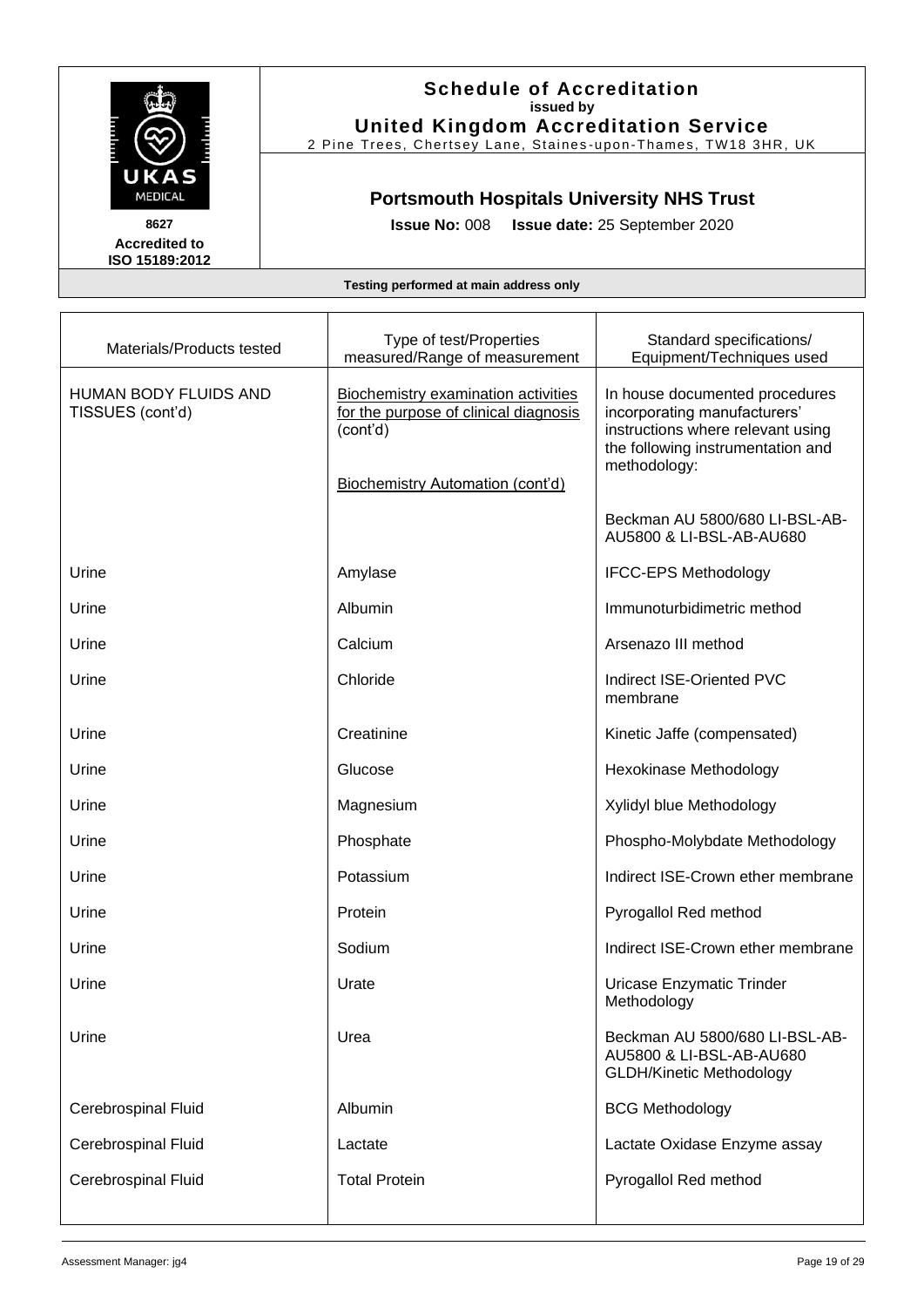

### **Schedule of Accreditation issued by United Kingdom Accreditation Service**

2 Pine Trees, Chertsey Lane, Staines -upon -Thames, TW18 3HR, UK

## **Portsmouth Hospitals University NHS Trust**

**Issue No:** 008 **Issue date:** 25 September 2020

| Materials/Products tested                        | Type of test/Properties<br>measured/Range of measurement                                        | Standard specifications/<br>Equipment/Techniques used                                                                                                    |
|--------------------------------------------------|-------------------------------------------------------------------------------------------------|----------------------------------------------------------------------------------------------------------------------------------------------------------|
| <b>HUMAN BODY FLUIDS AND</b><br>TISSUES (cont'd) | <b>Biochemistry examination activities</b><br>for the purpose of clinical diagnosis<br>(cont'd) | In house documented procedures<br>incorporating manufacturers'<br>instructions where relevant using<br>the following instrumentation and<br>methodology: |
|                                                  | <b>Biochemistry Automation (cont'd)</b>                                                         |                                                                                                                                                          |
| <b>Cerebrospinal Fluid</b>                       | Glucose                                                                                         | Hexokinase Methodology                                                                                                                                   |
|                                                  | <b>Antenatal Screening</b>                                                                      |                                                                                                                                                          |
| Serum                                            | <b>BHCG</b>                                                                                     | Delfia Xpress Immunoassay<br>analyser                                                                                                                    |
|                                                  | PAPP-A                                                                                          | LPR-BSL-S- XPRESS<br>Immunoassay                                                                                                                         |
| <b>EDTA</b> whole blood                          | Sickledex screening                                                                             | Solubility test LPR-BSL-S-SICCHK                                                                                                                         |
|                                                  | <b>Neonatal Screening</b>                                                                       |                                                                                                                                                          |
| <b>Bloodspots</b>                                | <b>TSH</b>                                                                                      | Autodelfia Immunoassay analyser,<br>LPR-BSL-S-TSH                                                                                                        |
|                                                  | <b>IRT</b>                                                                                      | Immunoassay (DELFIA)                                                                                                                                     |
|                                                  | Haemoglobin variants (new-born<br>screening)                                                    | BioRad HPLC VNBS, SOP: LPR-<br><b>BSL-S-VNBS HPLC</b>                                                                                                    |
|                                                  | Phenylalanine                                                                                   | Tandem Mass spectrometer<br>LPR-BSL-S-TQD LC-MSMS                                                                                                        |
|                                                  | Carnitines C8 & C10                                                                             |                                                                                                                                                          |
|                                                  | <b>Tyrosine</b>                                                                                 |                                                                                                                                                          |
|                                                  | Leucine                                                                                         |                                                                                                                                                          |
|                                                  | Methionine                                                                                      |                                                                                                                                                          |
|                                                  | C5 / C5DC                                                                                       |                                                                                                                                                          |
|                                                  |                                                                                                 |                                                                                                                                                          |
|                                                  |                                                                                                 |                                                                                                                                                          |
|                                                  |                                                                                                 |                                                                                                                                                          |
|                                                  |                                                                                                 |                                                                                                                                                          |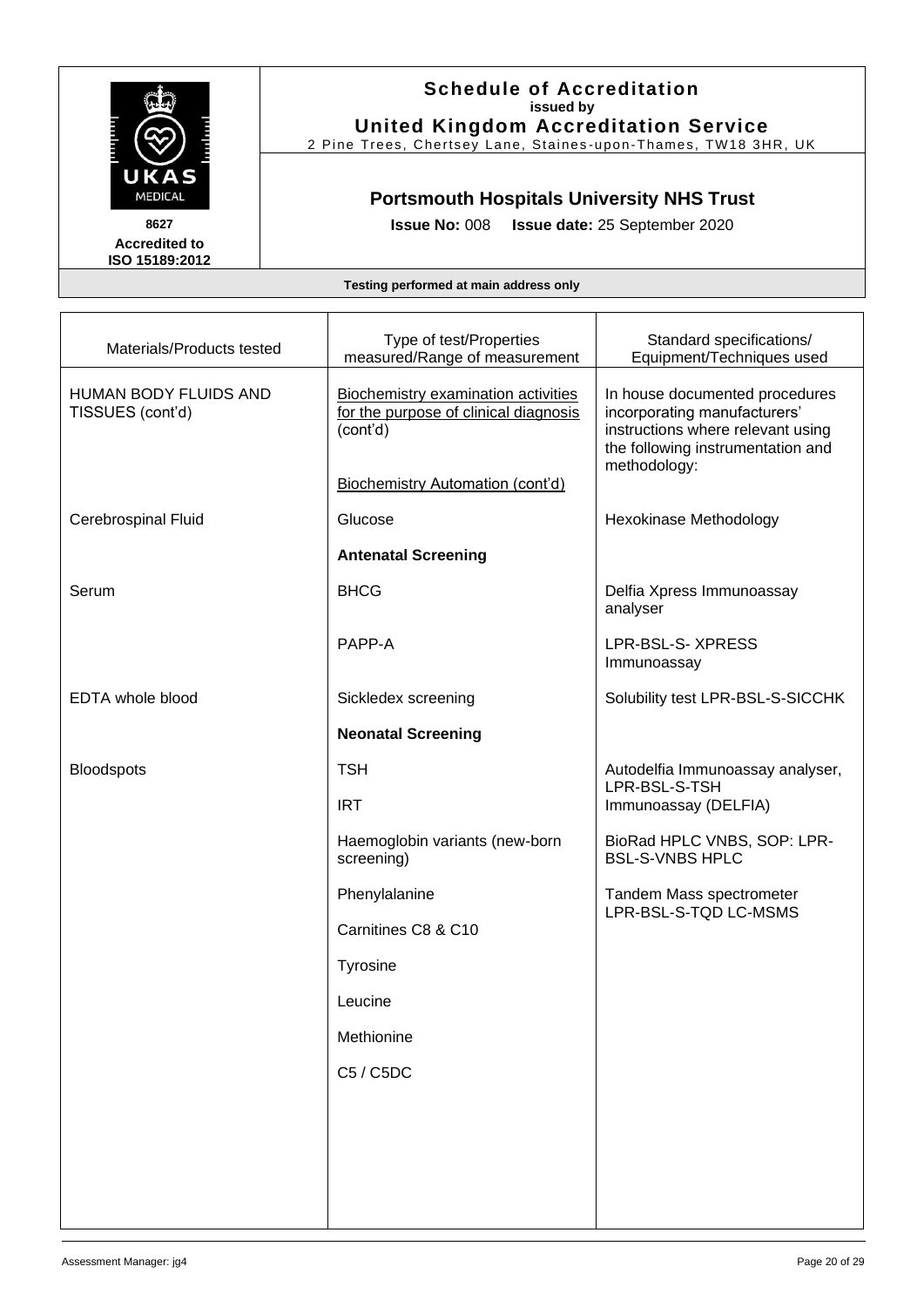

### **Schedule of Accreditation issued by United Kingdom Accreditation Service**

2 Pine Trees, Chertsey Lane, Staines -upon -Thames, TW18 3HR, UK

## **Portsmouth Hospitals University NHS Trust**

**Issue No:** 008 **Issue date:** 25 September 2020

| Materials/Products tested                 | Type of test/Properties<br>measured/Range of measurement                                        | Standard specifications/<br>Equipment/Techniques used                                                                                                    |
|-------------------------------------------|-------------------------------------------------------------------------------------------------|----------------------------------------------------------------------------------------------------------------------------------------------------------|
| HUMAN BODY FLUIDS AND<br>TISSUES (cont'd) | <b>Biochemistry examination activities</b><br>for the purpose of clinical diagnosis<br>(cont'd) | In house documented procedures<br>incorporating manufacturers'<br>instructions where relevant using<br>the following instrumentation and<br>methodology: |
| <b>EDTA whole blood</b>                   | Haemoglobin variants (antenatal<br>screening)                                                   | TOSOH G8 HPLC, SOP; LPR-BSL-<br>S-TosG8Thal HPLC                                                                                                         |
|                                           | <b>Manual Biochemistry</b>                                                                      |                                                                                                                                                          |
| Serum/Urine                               | Osmolality                                                                                      | Advanced Instruments Osmometer<br>BSL-AB-PR-OSM3320 Freezing<br>point depression                                                                         |
| Whole blood (EDTA)                        | HbA1c                                                                                           | TOSOH G8 LPR-BSL-M-HBAIC<br><b>HLPC</b>                                                                                                                  |
| Whole blood (EDTA)                        | Ciclosporin                                                                                     | Waters TMS LPR-BSL-M-<br>IMMUNOSUPPRESSANT Tandem<br><b>Mass Spectrometry</b>                                                                            |
| Whole blood (EDTA)                        | Tacrolimus                                                                                      | Waters TMS LPR-BSL-M-<br>IMMUNOSUPPRESSANT Tandem<br><b>Mass Spectrometry</b>                                                                            |
| Whole Blood (EDTA)                        | Sirolimus                                                                                       | Waters TMS LPR-BSL-M-<br>IMMUNOSUPPRESSANT Tandem<br><b>Mass Spectrometry</b>                                                                            |
| Urine                                     | Urine Bilirubin and Urobilinogen                                                                | Roche Combur 9 urine dipsticks<br>LPR-BSL-M-UBIL Roche Combur 9<br>urine dipsticks                                                                       |
| Urine                                     | Oxalate                                                                                         | Trinity Biotech Kit with UV<br>Spectrophotometer LPR-M-BSL-<br><b>OXALATES Enzymatic,</b><br>Colorimetric, Endpoint                                      |
| <b>Cerebrospinal Fluid</b>                | Xanthochromia                                                                                   | UV/Vis Spectrophotometer LPR-<br><b>BSL-M-XANTHOCHROMIA</b><br>Scanning UV/Vis<br>spectrophotometer                                                      |
| <b>Renal and Gall Stones</b>              | Calculi analysis for chemical<br>constitution                                                   | Nicolet iS20 FT-IR<br>spectrophotometer<br>SOP LPR-BSL- M- STONE                                                                                         |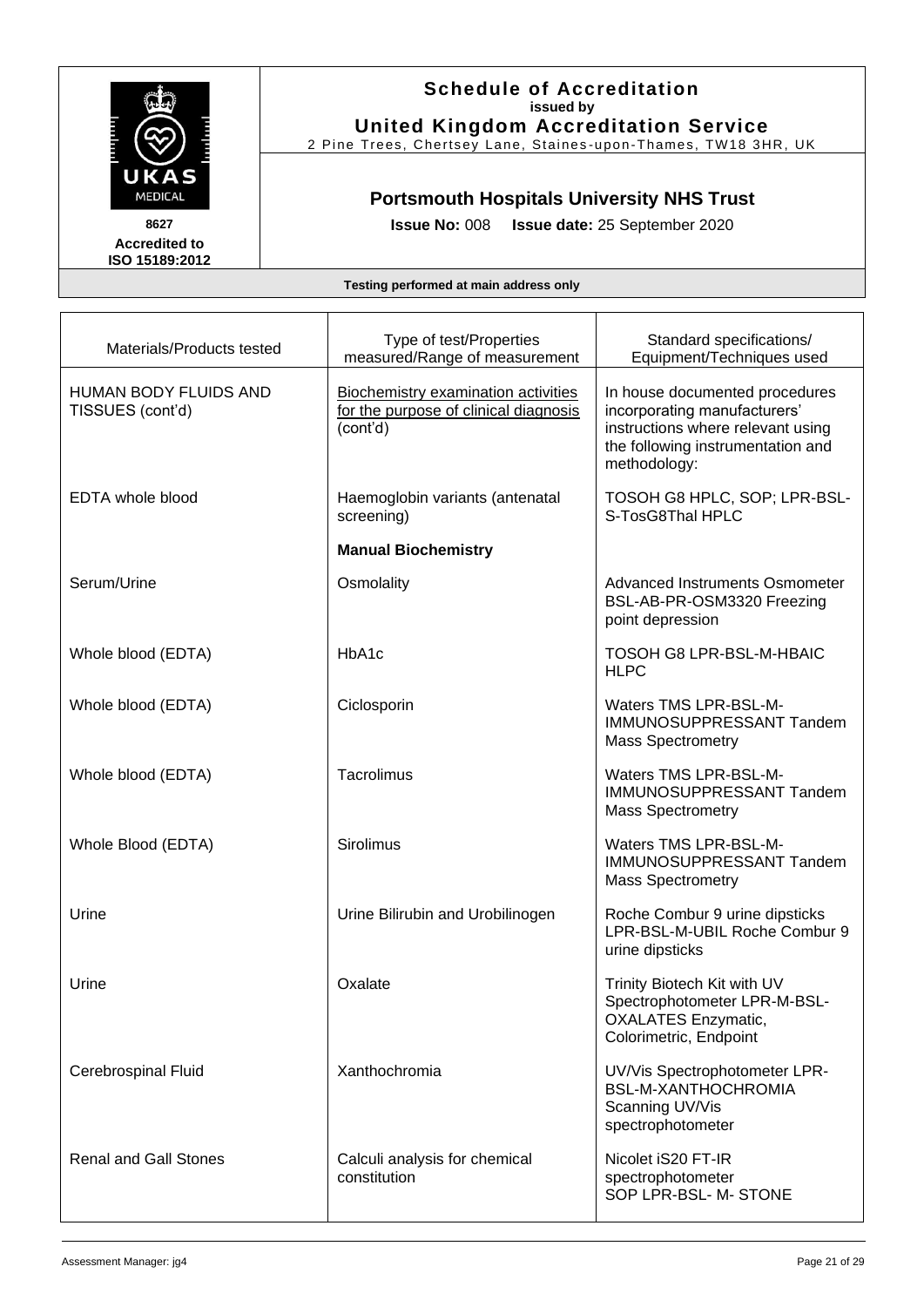

#### **Schedule of Accreditation issued by United Kingdom Accreditation Service**

2 Pine Trees, Chertsey Lane, Staines -upon -Thames, TW18 3HR, UK

## **Portsmouth Hospitals University NHS Trust**

**Issue No:** 008 **Issue date:** 25 September 2020

| Materials/Products tested                 | Type of test/Properties<br>measured/Range of measurement                                 | Standard specifications/<br>Equipment/Techniques used                                                                                                    |
|-------------------------------------------|------------------------------------------------------------------------------------------|----------------------------------------------------------------------------------------------------------------------------------------------------------|
| HUMAN BODY FLUIDS AND<br>TISSUES (cont'd) | Biochemistry examination activities<br>for the purpose of clinical diagnosis<br>(cont'd) | In house documented procedures<br>incorporating manufacturers'<br>instructions where relevant using<br>the following instrumentation and<br>methodology: |
| Sweat                                     | Chloride                                                                                 | UV/Vis Spectrophotometer LPR-<br><b>BSL-M-SWEAT CHLORIDE In-</b><br>house colorimetric method<br>(mercuric thiocyanate and ferric<br>nitrate)            |
| Serum SST unless otherwise stated         | B-2 Microglobulin                                                                        | Beckman AU 5800/680<br>LI-BSL-AB-AU5800 & LI-BSL-AB-<br>AU680 turbidometric                                                                              |
|                                           | Serum free light chains                                                                  | Spa Plus<br>LPR-BSL-I-SFLC<br>Immunonephelometry                                                                                                         |
|                                           | C1 esterase inhibitor                                                                    | Spa Plus<br>LPR-BS-P-CINH<br>Immunonephelometry                                                                                                          |
| Urine                                     | <b>Bence-Jones Protein</b>                                                               | Sebia Hydrasys 2<br>LPR-BSL-I-HSYS, LPR-BSL-I-<br>DENSIT, LPR-BSL-I-UPE Protein<br>electrophoresis                                                       |
| Urine                                     | Urine Immunofixation                                                                     | Sebia Hydrasys 2<br>LPR-BSL-I-HSYS, LPR-BSL-I-<br>UIFE Protein electrophoresis with<br>immunofixation                                                    |
| Whole blood                               | Haemoglobin Electrophoresis                                                              | Sebia Hydrasys 2<br>LPR-BSL-I-HSYS, LPR-BSL-I-HB<br><b>ELECT Electrophoresis (Acid and</b><br>Alkali)                                                    |
|                                           | Protein Electrophoresis                                                                  | Capillarys 2<br>LPR-BSL-I-CAPILLARYS Capillary<br>zone electrophoresis                                                                                   |
|                                           | Immunotyping                                                                             | Capillarys 2<br>LPR-BSL-I-CAPILLARYS Capillary<br>zone electrophoresis                                                                                   |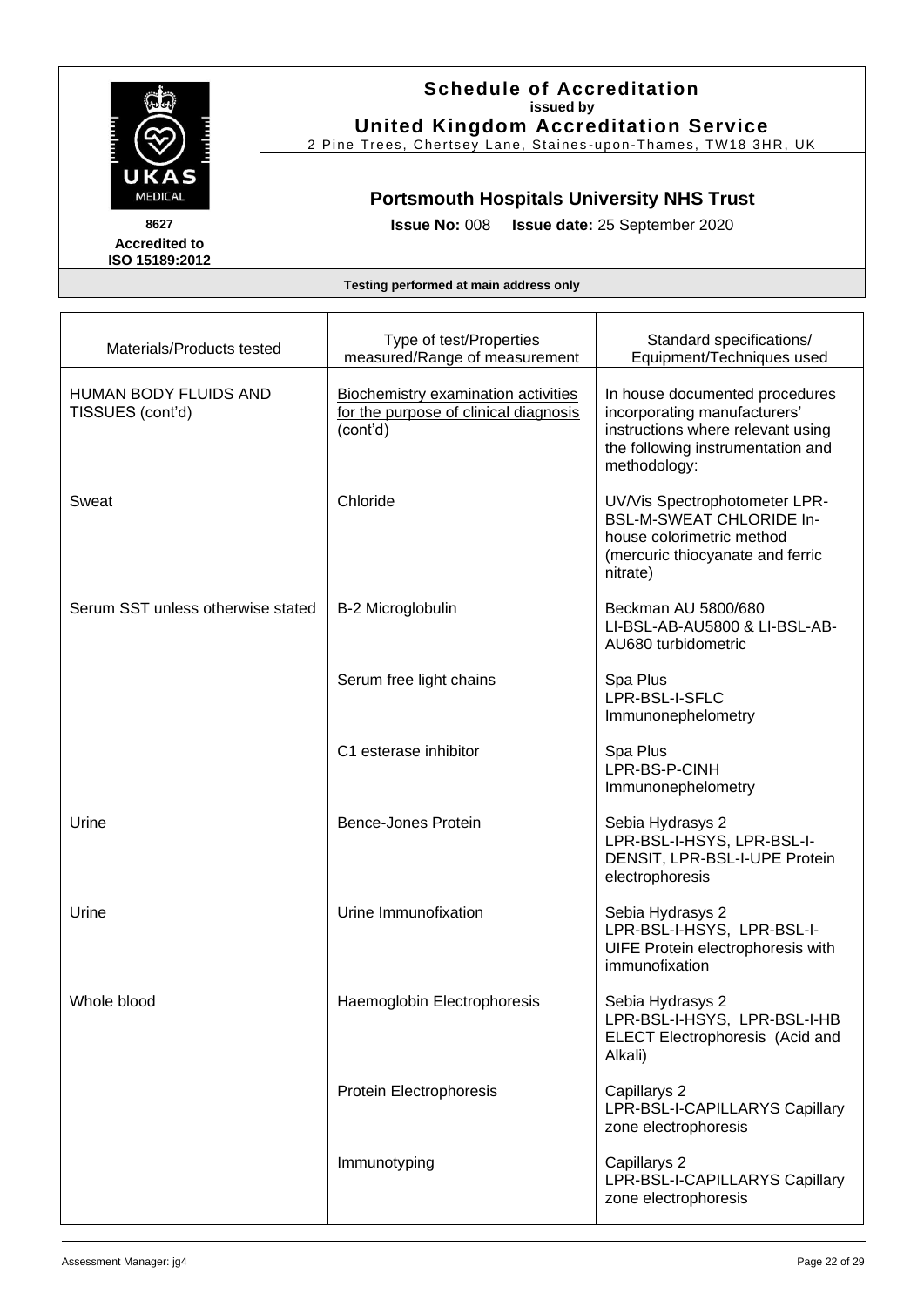

#### **Schedule of Accreditation issued by United Kingdom Accreditation Service**

2 Pine Trees, Chertsey Lane, Staines -upon -Thames, TW18 3HR, UK

## **Portsmouth Hospitals University NHS Trust**

**Issue No:** 008 **Issue date:** 25 September 2020

**Accredited to ISO 15189:2012** 

| Materials/Products tested                        | Type of test/Properties<br>measured/Range of measurement                                                                                 | Standard specifications/<br>Equipment/Techniques used                                                                                                    |
|--------------------------------------------------|------------------------------------------------------------------------------------------------------------------------------------------|----------------------------------------------------------------------------------------------------------------------------------------------------------|
| <b>HUMAN BODY FLUIDS AND</b><br>TISSUES (cont'd) | <b>Biochemistry examination activities</b><br>for the purpose of clinical diagnosis<br>(cont'd)                                          | In house documented procedures<br>incorporating manufacturers'<br>instructions where relevant using<br>the following instrumentation and<br>methodology: |
|                                                  | <b>Proteins Section</b>                                                                                                                  |                                                                                                                                                          |
| Faeces                                           | Calprotectin                                                                                                                             | Phadia UniCap 250<br>SOP LI-BSL-M-CALP ELIA<br>immunoassay                                                                                               |
| Serum                                            | Tryptase                                                                                                                                 | Phadia UniCap 250<br>SOP LI-BSL-M-TRYPTASE CAP<br>immunoassay                                                                                            |
| Serum SST unless otherwise stated                | Serum Immunofixation                                                                                                                     | Sebia Hydrasys 2<br>LPR-BSL-I-HSYS, LPR-BSL-I-SIFE<br>Protein electrophoresis with<br>immunofixation                                                     |
|                                                  | <b>BNP</b>                                                                                                                               | Vidas 3<br>LPR-BSL-P-VIDAS3BNP enzyme-<br>linked fluorescent assay                                                                                       |
|                                                  | Immunology examination activities<br>for the purpose of clinical diagnosis<br><b>ANA Titre</b>                                           | Inova tissue slides LPR-BSL-I-IIF<br>Indirect Immunoflourescence<br>ASP-1200 & manual preparation                                                        |
|                                                  | Anti Adrenal Gland Antibody                                                                                                              |                                                                                                                                                          |
|                                                  | Anti Cardiac Muscle                                                                                                                      |                                                                                                                                                          |
|                                                  | Anti Double Stranded DNA                                                                                                                 | Dynex DS 2 & Organtec Kit LPR-<br><b>BSL-I-DNAD Automated ELISA</b>                                                                                      |
|                                                  | Anti Endomysium IgA                                                                                                                      | Inova tissue slides LPR-BSL-I-IIF<br>Indirect Immunofluorescence                                                                                         |
|                                                  | Anti Endomysium IgG                                                                                                                      | ASP-1200 & manual preparation                                                                                                                            |
|                                                  | Anti Jo-1                                                                                                                                | Dynex DS 2 & Organtec Kit LPR-<br><b>BSL-I-ENAP Automated ELISA</b>                                                                                      |
|                                                  | Anti La (SSB)                                                                                                                            |                                                                                                                                                          |
|                                                  | Anti myeloperoxidase                                                                                                                     |                                                                                                                                                          |
|                                                  | <b>Biologic Drug</b><br>(Infliximab or Adalimumab or<br>Biosimilar for both total serum<br>levels and total anti-drug antibody<br>level) | Dynex DS2 & IDK kit LPR-BSL-I-<br><b>BIOLOGICS, LPR-BSL-I-</b><br><b>BIOLOGICSADA Automated ELISA</b>                                                    |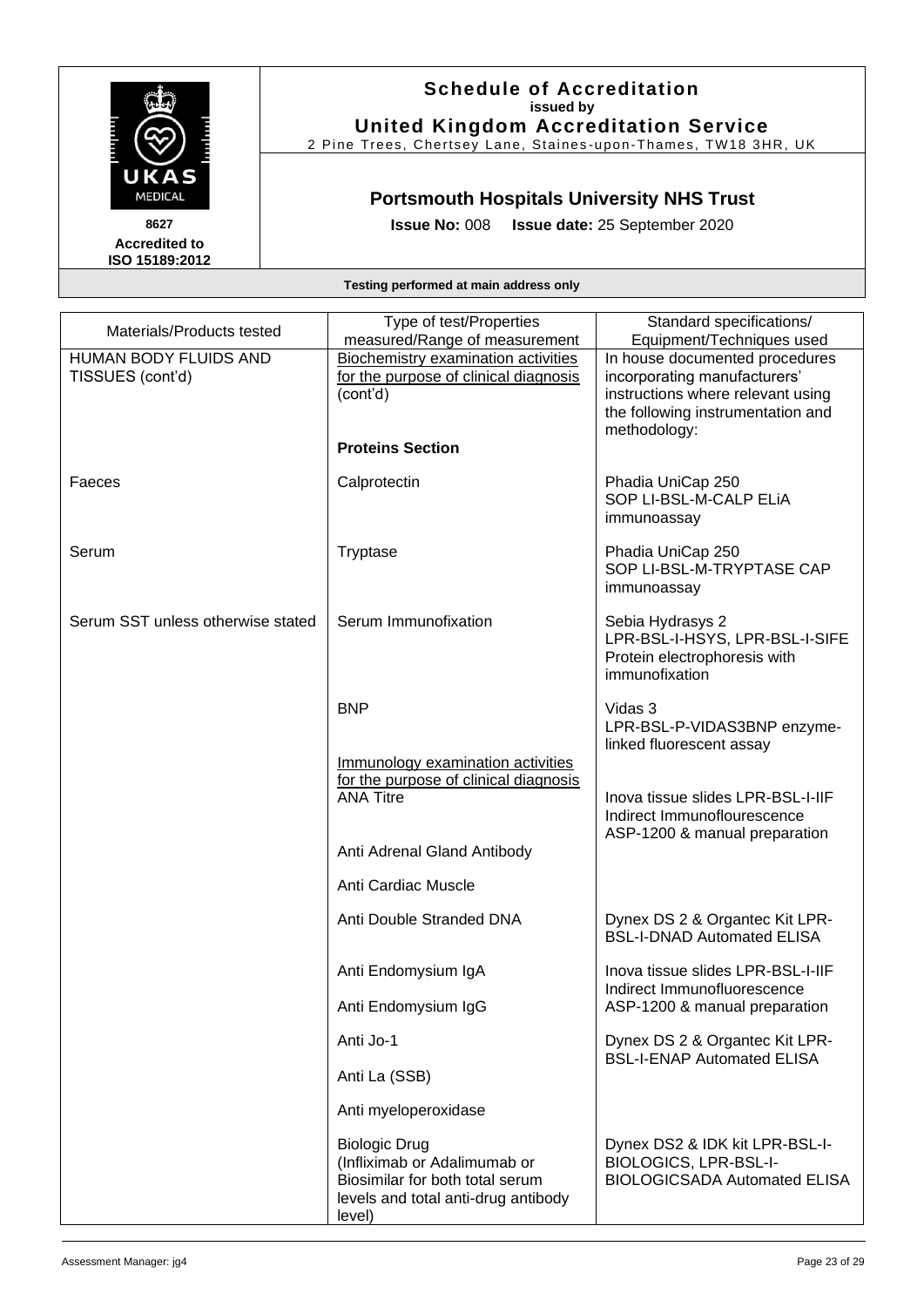

#### **Schedule of Accreditation issued by United Kingdom Accreditation Service**

2 Pine Trees, Chertsey Lane, Staines -upon -Thames, TW18 3HR, UK

## **Portsmouth Hospitals University NHS Trust**

**Issue No:** 008 **Issue date:** 25 September 2020

| Materials/Products tested                     | Type of test/Properties<br>measured/Range of measurement                               | Standard specifications/<br>Equipment/Techniques used                                                                                                    |
|-----------------------------------------------|----------------------------------------------------------------------------------------|----------------------------------------------------------------------------------------------------------------------------------------------------------|
| HUMAN BODY FLUIDS AND<br>TISSUES (cont'd)     | Immunology examination activities<br>for the purpose of clinical diagnosis<br>(cont'd) | In house documented procedures<br>incorporating manufacturers'<br>instructions where relevant using<br>the following instrumentation and<br>methodology: |
| Serum SST unless otherwise stated<br>(cont'd) | Anti Proteinase 3<br>Anti Ribonucleoprotein<br>Anti Ro (SSA)                           | Dynex DS 2 & Organtec Kit LPR-<br><b>BSL-I-ENAP Automated ELISA</b>                                                                                      |
|                                               | Anti SCL-70                                                                            |                                                                                                                                                          |
|                                               | Anti Skeletal Muscle                                                                   | Inova tissue slides LPR-BSL-I-IIF<br>Indirect Immunofluorescence<br>ASP-1200 & manual preparation                                                        |
|                                               | Anti Sm                                                                                | Dynex DS 2 & Organtec Kit LPR-<br><b>BSL-I-ENAP Automated ELISA</b>                                                                                      |
|                                               | Anti-Nuclear Ab. Screen                                                                | Dynex DS 2 & Organtec Kit LPR-<br><b>BSL-I-ENAP Automated ELISA</b>                                                                                      |
|                                               | Cardiolipin Abs. IgG                                                                   | Dynex DS 2 & Organtec Kit LPR-<br><b>BSL-I-CARDIOLIPIN Automated</b><br><b>ELISA</b>                                                                     |
|                                               | Cardiolipin Abs. IgM                                                                   | Dynex DS 2 & Organtec Kit LPR-<br><b>BSL-I-CARDIOLIPIN Automated</b><br><b>ELISA</b>                                                                     |
|                                               | Cytoplasmic ANCA                                                                       | Inova tissue slides LPR-BSL-I-IIF<br>Indirect Immunofluorescence<br>ASP-1200 & manual preparation                                                        |
|                                               | <b>ENA Profile (Recombinant)</b>                                                       | Euroline ANA profile 3 Kit LPR-<br><b>BSL-I-INNO Manual Immunoblot</b>                                                                                   |
|                                               | Gastric Parietal cell ab.                                                              | Inova tissue slides LPR-BSL-I-IIF<br>Indirect Immunofluorescence<br>ASP-1200 & manual preparation                                                        |
|                                               | Glomerular B-M ab. (Screen)                                                            | <b>GBM Quick card: Biodiagnostics</b><br>LPR-BSL-I-GBM GBM Quick card                                                                                    |
|                                               |                                                                                        |                                                                                                                                                          |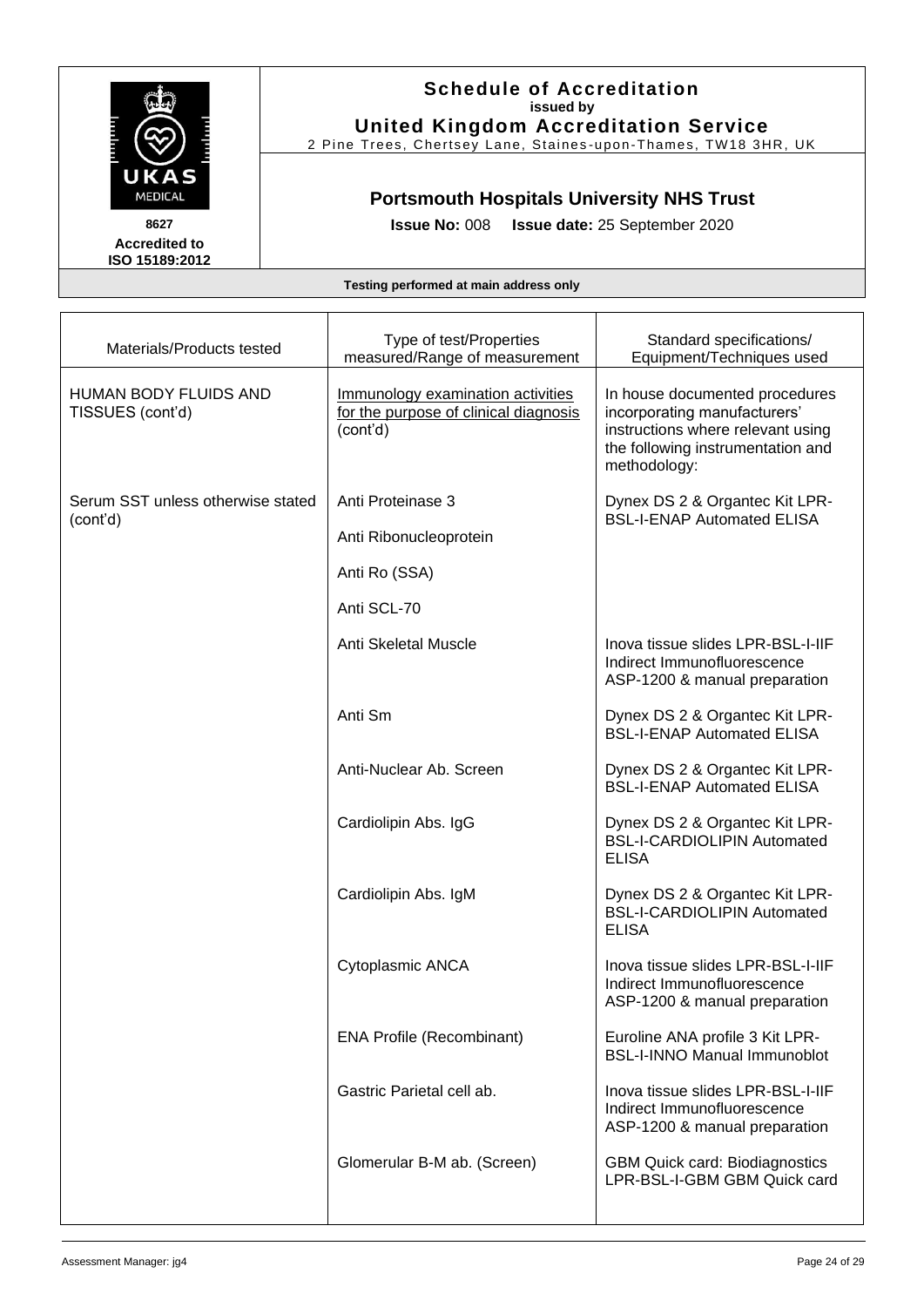

### **Schedule of Accreditation issued by United Kingdom Accreditation Service**

2 Pine Trees, Chertsey Lane, Staines -upon -Thames, TW18 3HR, UK

### **Portsmouth Hospitals University NHS Trust**

**Issue No:** 008 **Issue date:** 25 September 2020

| Materials/Products tested                     | Type of test/Properties<br>measured/Range of measurement                               | Standard specifications/<br>Equipment/Techniques used                                                                                                    |
|-----------------------------------------------|----------------------------------------------------------------------------------------|----------------------------------------------------------------------------------------------------------------------------------------------------------|
| HUMAN BODY FLUIDS AND<br>TISSUES (cont'd)     | Immunology examination activities<br>for the purpose of clinical diagnosis<br>(cont'd) | In house documented procedures<br>incorporating manufacturers'<br>instructions where relevant using<br>the following instrumentation and<br>methodology: |
| Serum SST unless otherwise stated<br>(cont'd) | Glomerular B-M ab. (Titre)                                                             | Phadia UniCap 250 LPR-BSL-I-<br>ELIA CAP/ELIA immunoassay                                                                                                |
|                                               | HEp-2 cell ANA pattern                                                                 | Inova tissue slides LPR-BSL-I-IIF<br>Indirect Immunofluorescence<br>ASP-1200 & manual preparation                                                        |
|                                               | Autoimmune Liver Panel (Smooth<br>muscle/Mitochondrial/LKM/ANA)                        | Dynex DS 2 & Organtec Kit LPR-<br><b>BSL-I-IIF Indirect</b><br>Immunofluorescence                                                                        |
|                                               | <b>Autoimmune Liver Titre</b>                                                          | ASP-1200 & manual preparation                                                                                                                            |
|                                               | Pancreatic Islet cell abs.                                                             |                                                                                                                                                          |
|                                               | Perinuclear ANCA                                                                       | Phadia UniCap 250 LPR-BSL-I-<br>IC250, LPR-BSL-I-SIGE CAP/ELIA                                                                                           |
|                                               | Skin Autoantibodies IgA                                                                | immunoassay                                                                                                                                              |
|                                               | Skin Autoantibodies IgG                                                                |                                                                                                                                                          |
|                                               | Thyroid peroxidase antibodies                                                          | Dynex DS 2 & Organtec Kit LPR-<br><b>BSL-I-TPO Automated ELISA</b>                                                                                       |
|                                               | Thyroglobulin Antibody Assay                                                           | Biomerieux kit on the Vidas                                                                                                                              |
|                                               | Tissue transglutaminase ab.                                                            | Dynex DS 2 & Organtec Kit LPR-<br><b>BSL-I-TTG Automated ELISA</b>                                                                                       |
|                                               | Cyclic citrullinated peptide CCP<br>(Titre)                                            | Phadia UniCap 250 LPR-BSL-I-<br>CCP CAP/ELiA immunoassay                                                                                                 |
|                                               | <b>Allergy Testing</b>                                                                 |                                                                                                                                                          |
|                                               | IgE to Almonds                                                                         | Phadia UniCap 250 LPR-BSL-I-<br>IC250, LPR-BSL-I-SIGE CAP/ELIA                                                                                           |
|                                               | IgE to Amoxicilloyl                                                                    | immunoassay                                                                                                                                              |
|                                               | IgE to Apple                                                                           |                                                                                                                                                          |
|                                               |                                                                                        |                                                                                                                                                          |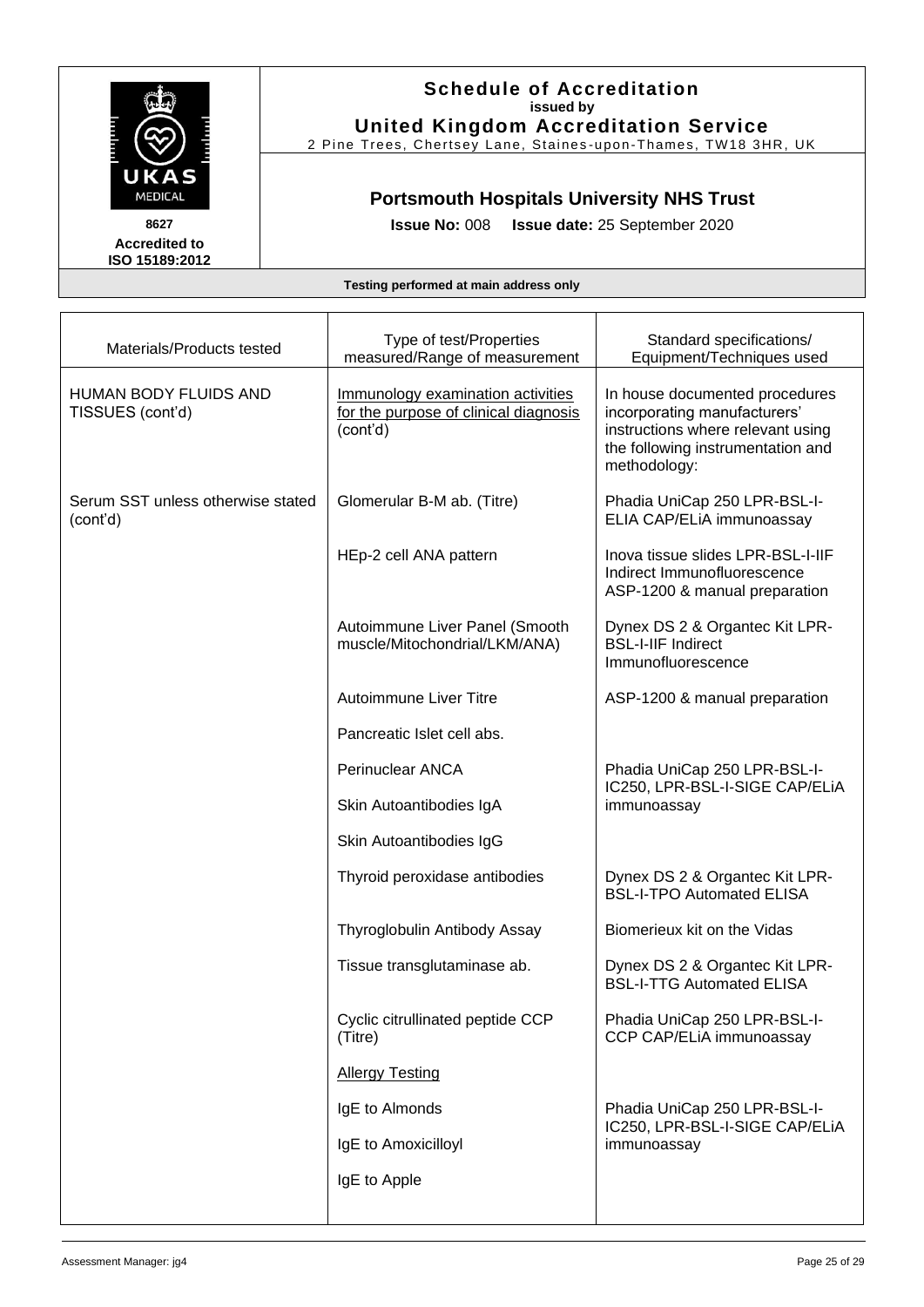

#### **Schedule of Accreditation issued by United Kingdom Accreditation Service**

2 Pine Trees, Chertsey Lane, Staines -upon -Thames, TW18 3HR, UK

## **Portsmouth Hospitals University NHS Trust**

**Issue No:** 008 **Issue date:** 25 September 2020

| Materials/Products tested                        | Type of test/Properties<br>measured/Range of measurement                               | Standard specifications/<br>Equipment/Techniques used                                                                                                    |
|--------------------------------------------------|----------------------------------------------------------------------------------------|----------------------------------------------------------------------------------------------------------------------------------------------------------|
| <b>HUMAN BODY FLUIDS AND</b><br>TISSUES (cont'd) | Immunology examination activities<br>for the purpose of clinical diagnosis<br>(cont'd) | In house documented procedures<br>incorporating manufacturers'<br>instructions where relevant using<br>the following instrumentation and<br>methodology: |
|                                                  | Allergy Testing (cont'd)                                                               |                                                                                                                                                          |
| Serum SST unless otherwise stated<br>(cont'd)    | IgE to Aspergillus                                                                     | Phadia UniCap 250 LPR-BSL-I-<br>IC250, LPR-BSL-I-SIGE CAP/ELIA                                                                                           |
|                                                  | IgE to Banana                                                                          | immunoassay                                                                                                                                              |
|                                                  | IgE to Barley                                                                          |                                                                                                                                                          |
|                                                  | IgE to Bee venom                                                                       |                                                                                                                                                          |
|                                                  | IgE to Beef                                                                            |                                                                                                                                                          |
|                                                  | IgE to Brazil nut                                                                      |                                                                                                                                                          |
|                                                  | IgE to Cage Birds                                                                      |                                                                                                                                                          |
|                                                  | IgE to Carrot                                                                          |                                                                                                                                                          |
|                                                  | IgE to Cashew                                                                          |                                                                                                                                                          |
|                                                  | IgE to cat epithelium                                                                  |                                                                                                                                                          |
|                                                  | IgE to Chicken Meat                                                                    |                                                                                                                                                          |
|                                                  | IgE to Cladosporium                                                                    |                                                                                                                                                          |
|                                                  | IgE to Coconut                                                                         |                                                                                                                                                          |
|                                                  | IgE to Codfish                                                                         |                                                                                                                                                          |
|                                                  | IgE to Crab                                                                            |                                                                                                                                                          |
|                                                  | IgE to Chocolate/Cocoa                                                                 |                                                                                                                                                          |
|                                                  | IgE to Cherry                                                                          |                                                                                                                                                          |
|                                                  | IgE to Cheddar type Cheese                                                             |                                                                                                                                                          |
|                                                  | IgE to Dog dander                                                                      |                                                                                                                                                          |
|                                                  | IgE to Egg                                                                             |                                                                                                                                                          |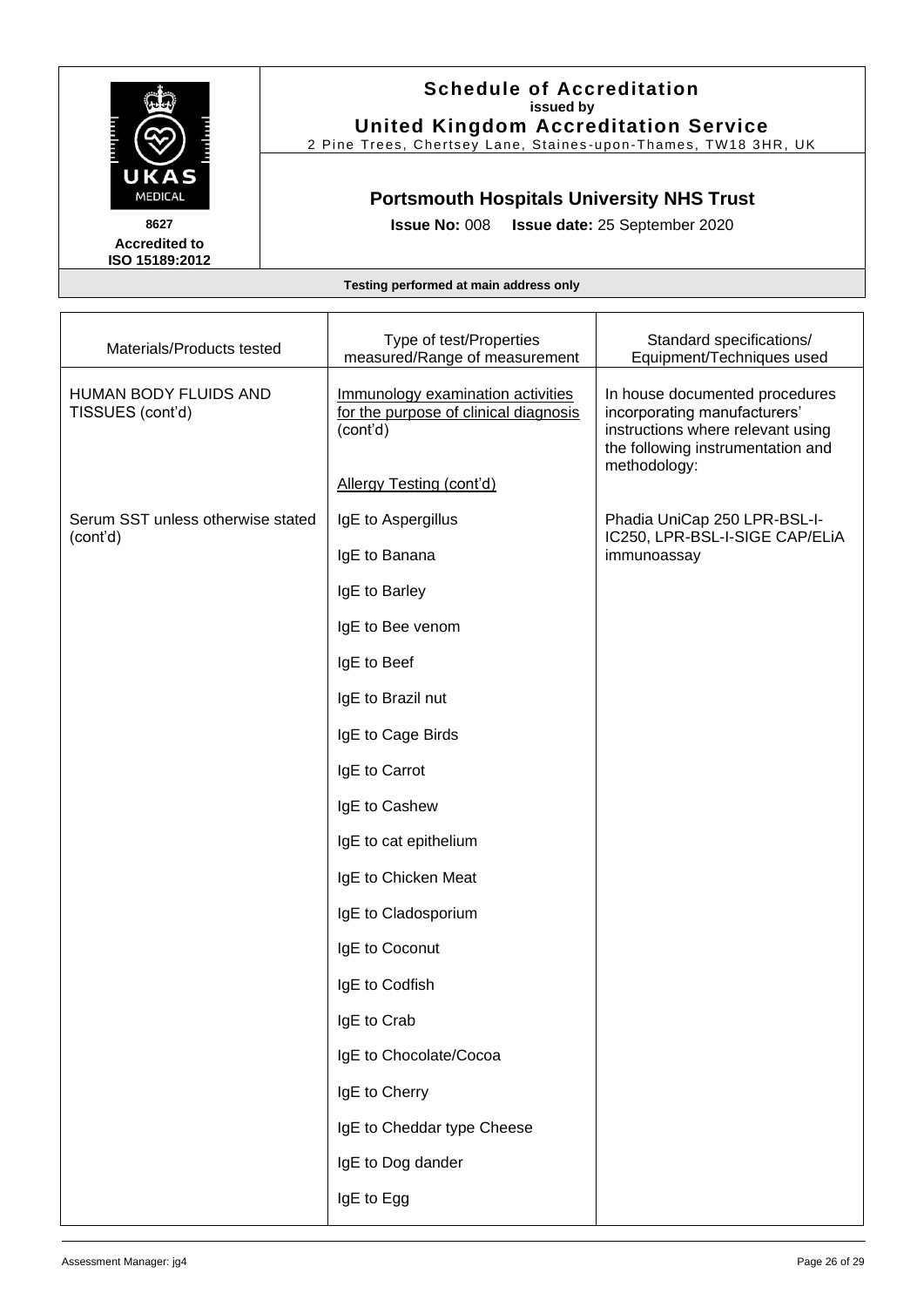

#### **Schedule of Accreditation issued by United Kingdom Accreditation Service**

2 Pine Trees, Chertsey Lane, Staines -upon -Thames, TW18 3HR, UK

## **Portsmouth Hospitals University NHS Trust**

**Issue No:** 008 **Issue date:** 25 September 2020

| Materials/Products tested                     | Type of test/Properties<br>measured/Range of measurement                               | Standard specifications/<br>Equipment/Techniques used                                                                                                    |
|-----------------------------------------------|----------------------------------------------------------------------------------------|----------------------------------------------------------------------------------------------------------------------------------------------------------|
| HUMAN BODY FLUIDS AND<br>TISSUES (cont'd)     | Immunology examination activities<br>for the purpose of clinical diagnosis<br>(cont'd) | In house documented procedures<br>incorporating manufacturers'<br>instructions where relevant using<br>the following instrumentation and<br>methodology: |
|                                               | Allergy Testing (cont'd)                                                               |                                                                                                                                                          |
| Serum SST unless otherwise stated<br>(cont'd) | IgE to Gluten                                                                          | Phadia UniCap 250 LPR-BSL-I-<br>IC250, LPR-BSL-I-SIGE CAP/ELIA<br>immunoassay                                                                            |
|                                               | IgE to Grape                                                                           |                                                                                                                                                          |
|                                               | IgE to Grass pollen (gx1)                                                              |                                                                                                                                                          |
|                                               | IgE to Hamster                                                                         |                                                                                                                                                          |
|                                               | IgE to Hazelnut                                                                        |                                                                                                                                                          |
|                                               | IgE to horse dander                                                                    |                                                                                                                                                          |
|                                               | IgE to House Dust Mite                                                                 |                                                                                                                                                          |
|                                               | IgE to Kiwi Fruit                                                                      |                                                                                                                                                          |
|                                               | IgE to Latex                                                                           |                                                                                                                                                          |
|                                               | IgE to Lentil                                                                          |                                                                                                                                                          |
|                                               | IgE to Milk                                                                            |                                                                                                                                                          |
|                                               | IgE to Oats                                                                            |                                                                                                                                                          |
|                                               | IgE to Onion                                                                           |                                                                                                                                                          |
|                                               | IgE to Oranges                                                                         |                                                                                                                                                          |
|                                               | IgE to Pea                                                                             |                                                                                                                                                          |
|                                               | IgE to Peach                                                                           |                                                                                                                                                          |
|                                               | IgE to peanut                                                                          |                                                                                                                                                          |
|                                               | IgE to Ara h2                                                                          |                                                                                                                                                          |
|                                               | IgE to Ara h8                                                                          |                                                                                                                                                          |
|                                               |                                                                                        |                                                                                                                                                          |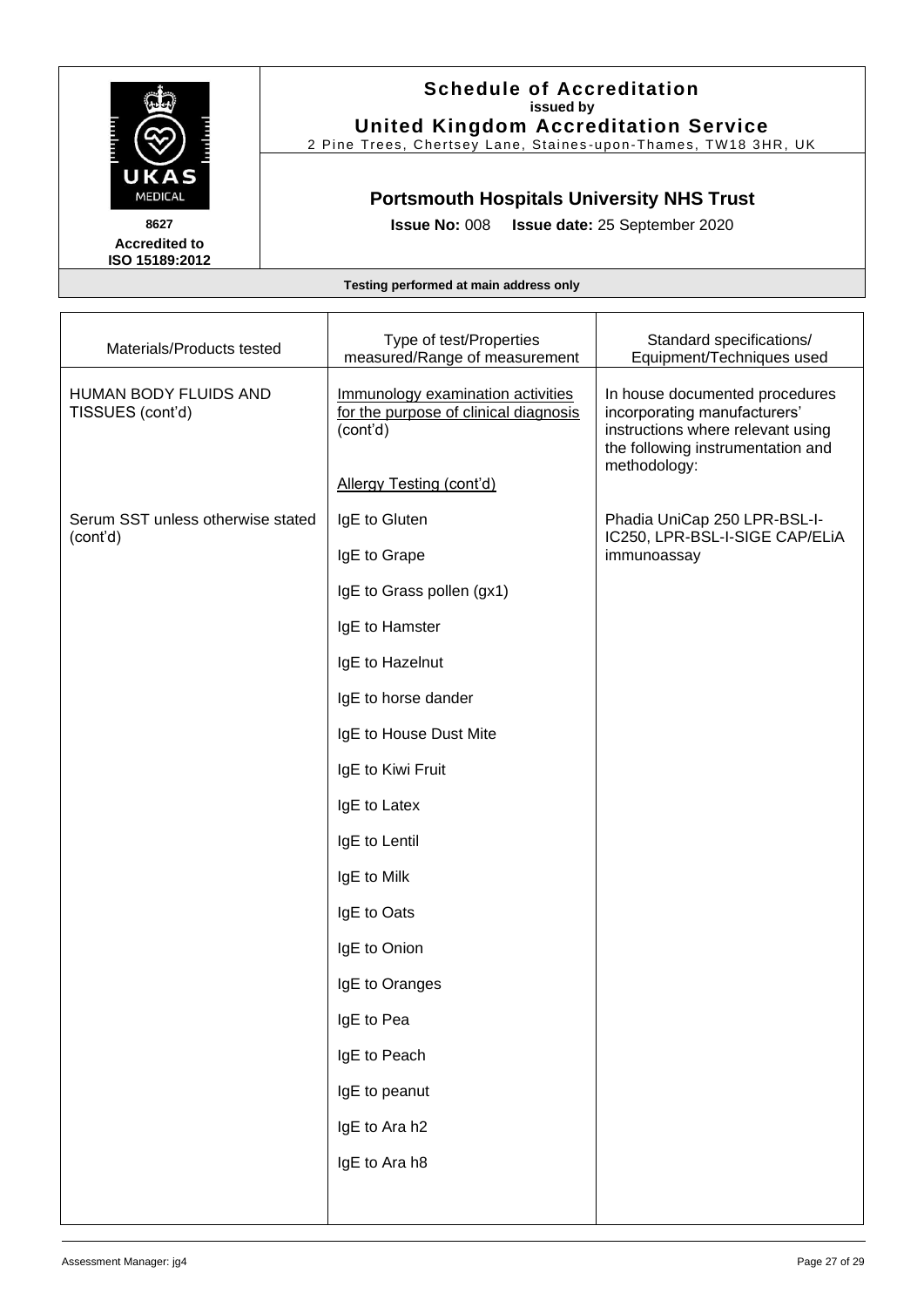

#### **Schedule of Accreditation issued by United Kingdom Accreditation Service**

2 Pine Trees, Chertsey Lane, Staines -upon -Thames, TW18 3HR, UK

## **Portsmouth Hospitals University NHS Trust**

**Issue No:** 008 **Issue date:** 25 September 2020

| Materials/Products tested                     | Type of test/Properties<br>measured/Range of measurement                               | Standard specifications/<br>Equipment/Techniques used                                                                                                    |
|-----------------------------------------------|----------------------------------------------------------------------------------------|----------------------------------------------------------------------------------------------------------------------------------------------------------|
| HUMAN BODY FLUIDS AND<br>TISSUES (cont'd)     | Immunology examination activities<br>for the purpose of clinical diagnosis<br>(cont'd) | In house documented procedures<br>incorporating manufacturers'<br>instructions where relevant using<br>the following instrumentation and<br>methodology: |
|                                               | Allergy Testing (cont'd)                                                               |                                                                                                                                                          |
| Serum SST unless otherwise stated<br>(cont'd) | IgE to Bet v1                                                                          | Phadia UniCap 250 LPR-BSL-I-<br>IC250, LPR-BSL-I-SIGE CAP/ELIA<br>Immunoassay                                                                            |
|                                               | IgE to Pear                                                                            |                                                                                                                                                          |
|                                               | IgE to Pecan Nuts                                                                      |                                                                                                                                                          |
|                                               | IgE to Penicillin G                                                                    |                                                                                                                                                          |
|                                               | IgE to Penicillin V                                                                    |                                                                                                                                                          |
|                                               | IgE to Pineapple                                                                       |                                                                                                                                                          |
|                                               | IgE to Pine Nut                                                                        |                                                                                                                                                          |
|                                               | IgE to Pistachio                                                                       |                                                                                                                                                          |
|                                               | IgE to Pityrosporum                                                                    |                                                                                                                                                          |
|                                               | IgE to Potato                                                                          |                                                                                                                                                          |
|                                               | IgE to Rice                                                                            |                                                                                                                                                          |
|                                               | IgE to Rodent mixture                                                                  |                                                                                                                                                          |
|                                               | IgE to Rye                                                                             |                                                                                                                                                          |
|                                               | IgE to Salmon                                                                          |                                                                                                                                                          |
|                                               | IgE to Sesame Seed                                                                     |                                                                                                                                                          |
|                                               | IgE to Shrimp                                                                          |                                                                                                                                                          |
|                                               | IgE to Soyabean                                                                        |                                                                                                                                                          |
|                                               | IgE to Strawberries                                                                    |                                                                                                                                                          |
|                                               |                                                                                        |                                                                                                                                                          |
|                                               |                                                                                        |                                                                                                                                                          |